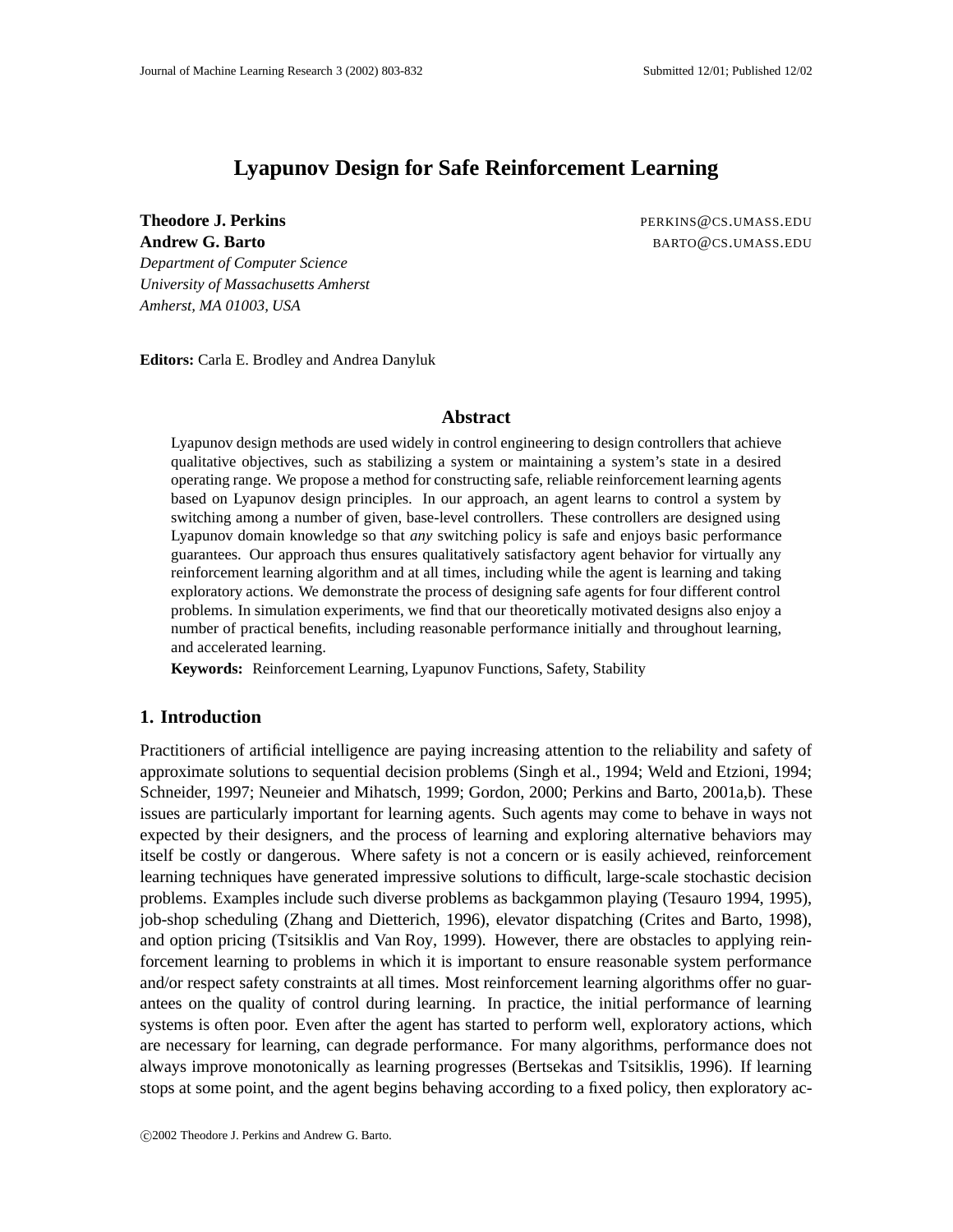tions and learning errors cease to threaten the agent's performance. However, one still may not know if the behavior that the agent has learned is safe and successful in all possible situations. Depending on the precise criteria used, this may be difficult or impossible (undecidable) to determine.

Safety and reliability have always been important issues in control engineering. Often, the problems studied in control engineering are not formulated as optimal control problems. Commonly stated goals for controlling a system include: stabilizing a system around some operating point, tracking a desired system trajectory, or keeping the system's state in some range (see, for example, Sontag, 1990; Levine, 1996; and Vincent and Grantham, 1997, for general treatments and Craig, 1989, for a discussion of robotics problems in particular). For a number of individual problems and abstract classes of problems, provably correct solutions have been developed for achieving qualitative goals such as these. Of course, the number of problems that have yielded to analysis is not as large as one would like. And in implementing such a solution, one must worry about whether the real system to be controlled behaves enough like the abstract problem that the solution is valid. Still, analytical solutions to qualitative formulations of control problems have been invaluable in a wide array of disciplines, including robotics, networking, and numerous branches of engineering.

In this paper we show that by using qualitative control technologies in a reinforcement learning framework, one can design *qualitatively safe and reliable* agents that can learn approximate solutions to *optimal* control problems. We find that appropriate use of qualitative domain knowledge greatly improves the initial performance of a learning system; ensures reasonable performance throughout learning; and extends the range of problems that can reasonably be solved to include, for example, problems requiring high-precision control.

The primary qualitative technique we use is Lyapunov control design. Lyapunov functions are a fundamental tool used in control theory, and other disciplines, for studying the stability of systems evolving through time. Intuitively, a Lyapunov function is a scalar function of the system state on which system trajectories descend monotonically. Often, a Lyapunov function is thought of as a kind of "energy" which the system continually dissipates. In physical systems, a Lyapunov function may correspond to some real, natural notion of energy. For example, a ball rolling on a horizontal plane subject to friction is continually sapped of its kinetic energy, slowing the ball down. A mechanical wristwatch winds down as the potential energy stored in its spring is expended in driving the motion of the hands. In other cases, a Lyapunov function may be more abstract, such as an error or distance measure between the system state and a desired system state or trajectory. A Lyapunov function can be viewed as a form of domain knowledge that qualitatively describes certain aspects of the dynamics of the system. We know, for example, that the rolling ball and the wristwatch will eventually slow to a halt, though we may not know precisely where or when.

The notion of a control Lyapunov function generalizes the Lyapunov function concept to systems that receive control inputs. A control Lyapunov function is a scalar function of the system state on which some control inputs cause trajectories that descend. Intuitively, our main proposal is to achieve safe, reliable reinforcement learning control by constraining the action choices of the agent so that *all* actions cause the system to descend on an appropriate control Lyapunov function. Qualitative performance guarantees follow directly from the descent constraint. We do not need to make any assumptions about the internals of the learning agent. It may be actively learning to control the system, choosing actions randomly, or simply executing a previously-learned policy. Thus, our approach is consistent with virtually any choice of reinforcement learning algorithm.

Our approach is primarily applicable to the same kinds of problems to which Lyapunov design applies: stabilization, regulation, and tracking problems. In other words, our techniques are relevant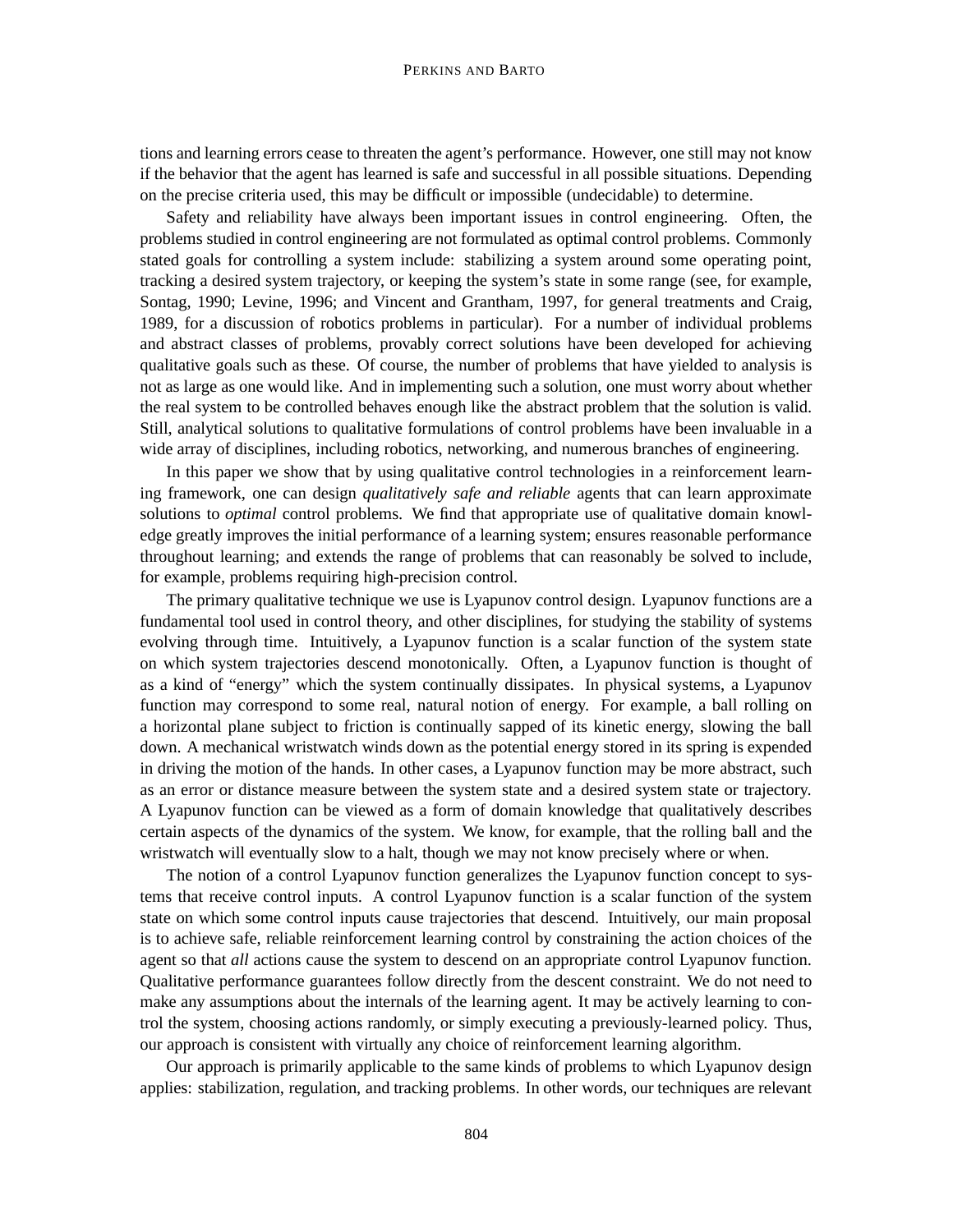to problems in which the agent's task is to optimally bring the state of its environment to some region of state space, possibly a goal region, to maintain the state there, or to cause the state to follow some desired path. For a given optimal control problem of one of these types, finding an appropriate Lyapunov function may not be an easy task. Further, it may be that in restricting the agent to behave in ways that are provably qualitatively satisfactory, we may be ruling out other qualitatively satisfactory behaviors that are superior according to the cost function of the optimal control problem. Nevertheless, we expect that when Lyapunov domain knowledge is available, the theoretical assurances we gain and the ability to readily solve new classes of problems will outweigh such drawbacks.

In Section 2 we define the Markov decision process framework that we use to formulate optimal control problems. We also describe a number of qualitative safety and reliability properties that can be established using Lyapunov-based action constraints. Section 3 begins with background on Lyapunov functions and concludes with definitions and theorems necessary for establishing qualitative system properties. Following this is a sequence of four example problems in which we demonstrate Lyapunov analysis, demonstrate the process of designing learning agents based on Lyapunov domain knowledge, and present empirical evaluations of learning both with and without Lyapunov domain knowledge. In Section 7 we describe related work, and in Section 8 we conclude and discuss directions for future work.

#### **2. Markov Decision Processes and Qualitative Solution Properties**

We model the agent's environment as a Markov decision process (MDP), evolving on an arbitrary state set *S*. The state of the environment at time  $t \in \{0, 1, 2, \ldots\}$  is denoted by  $s_t$ . The initial state,  $s_0$ , is determined according to an initial state distribution  $S_0$  (or probability measure, if one prefers). At each time *t*, the agent chooses an action,  $a_t$ , from the set of allowed actions,  $A(s_t)$ . The immediate cost incurred,  $c_t \in \mathbb{R}$ , and the next state of the environment,  $s_{t+1} \in S$ , are determined stochastically according to a joint distribution depending on the state-action pair  $(s_t, a_t)$ .

In some MDPs there is a set of goal states,  $G \subset S$ . When the environment enters a goal state, the agent incurs a terminal cost but no further costs are incurred and no further actions are taken. As far as the optimal control problem is concerned, we say that the trial, or trajectory, ends once a goal state is reached. However, real systems do not necessarily stop once a goal state is reached. For example, once a robot arm is moved to a goal configuration, we may consider the optimal control task to be completed. However, in practice we may be concerned with whether the arm stays in the goal configuration. In our demonstration problems, and for the qualitative properties described below, it is sometimes useful to consider what happens to the system after it reaches a goal state.

A stochastic policy  $\pi$  maps each state  $s \in S$  to a distribution over  $A(s)$ . The expected (un)discounted return of policy  $\pi$  is defined to be

$$
V^{\pi} = \lim_{\tau \to \infty} E\left\{ \sum_{t=0}^{\tau} \gamma^{t} c_t \right\},\,
$$

where the expectation is with respect to the initial state distribution, the stochastic transitions of the environment, and the stochastic action selections of the policy. The factor  $\gamma$  is a discount rate in the range [0,1]; in the case  $\gamma = 1$ ,  $V^{\pi}$  is referred to as the undiscounted return. The agent's task is to find a policy that minimizes the expected discounted return.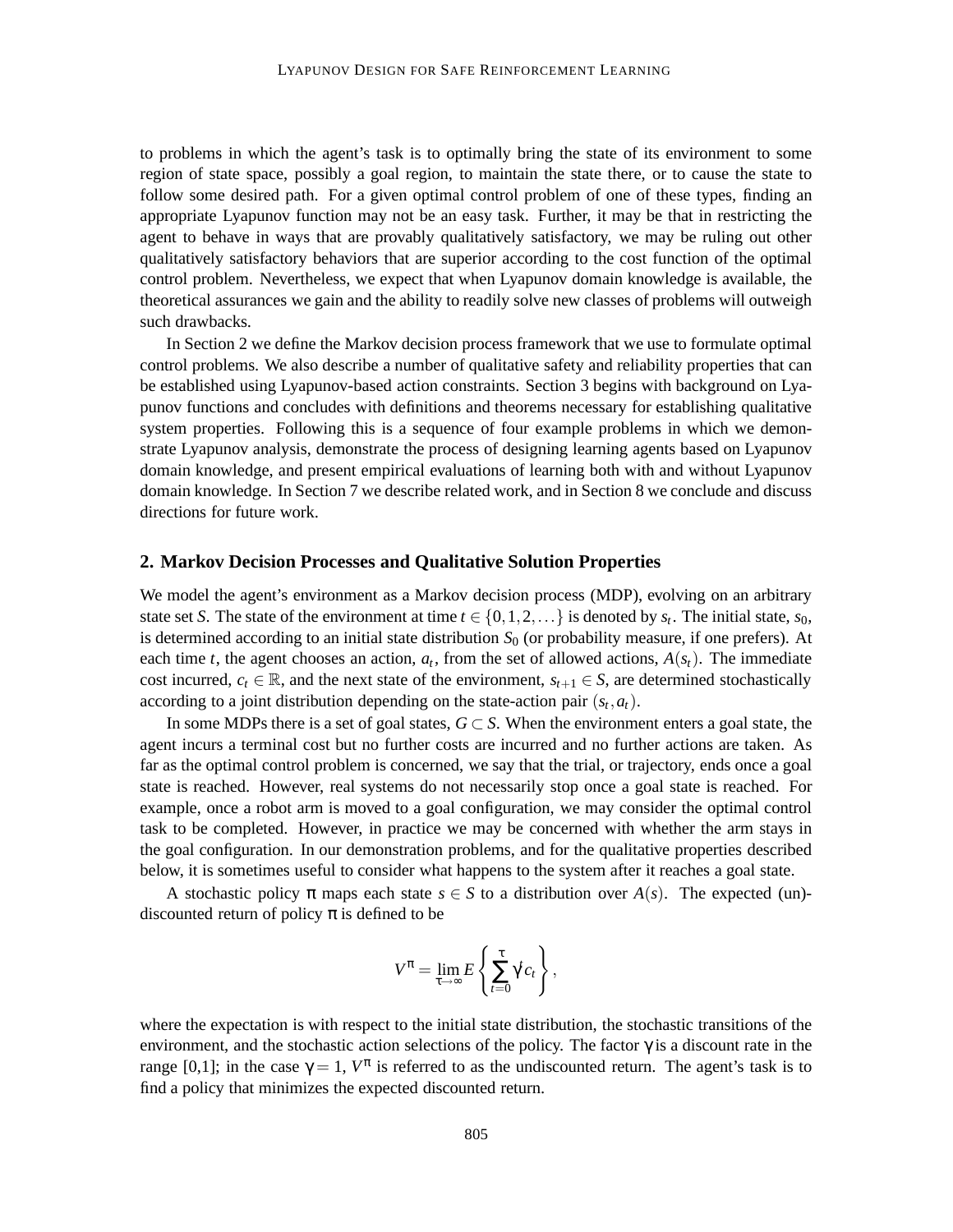In general, we cannot expect a reinforcement learning controller to obtain an optimal or even near optimal policy to an optimal control problem. During learning, suboptimal behavior is a given. Yet in some settings, it may be important for us to ensure reasonable performance at all times. For example, we may want to know that excessive costs will not be incurred or that safety constraints will not be violated. Below, we define a number of qualitative system properties that can be used to express safety or performance objectives.

Let  $T \subset S$ . One of the simplest questions we may ask is, "Does the agent keep the environment in set *T*, if it starts there?" If *T* is taken to be a set of "safe" states, then this property can be used to express a safety constraint that we want the controller to satisfy. Such a property may hold for all possible trajectories of the system, or for a probability one<sup>1</sup> set of system trajectories.

**Property 1 (Remain in** *T*) For certain/with probability 1, if  $s_0 \in T$ , then for all  $t \in \{1,2,...\}$ ,  $s_t \in T$ .

Another natural question is, "Does the controller cause the system to enter *T* from any initial state?" When  $T = G$ , this property expresses a guarantee of goal achievement.

**Property 2 (Reach** *T*) *For certain/with probability 1, there exists*  $t \geq 0$  *such that*  $s_t \in T$ .

Combining the two previous properties expresses the property that the agent is guaranteed to bring the environment to a part of state space and keep it there.

**Property 3 (Reach and remain in** *T*) *For certain/with probability 1, there exists*  $\tau \in \{0, 1, 2, ...\}$ *such that for all*  $t \geq \tau$ *,*  $s_t \in T$ *.* 

For some MDPs it is impossible to maintain the state in a given set *T*. A less restrictive requirement is that the environment spend an infinite amount of time in *T*—always returning to *T* if it leaves.

**Property 4 (Infinite time in** *T*) *For certain/with probability 1, for infinitely many distinct*  $t \in$  $\{0,1,2,\ldots\}, s_t \in T$ .

The final property we describe is convergence to *T*. For this we require a distance-to-*T* function  $\delta_T : S \to \mathbb{R}^+$ . At the least, this function should satisfy  $\delta_T(s) = 0$  for  $s \in T$  and  $\delta_T(s) > 0$  for  $s \notin T$ .

**Property 5 (Converge to** *T*) *For certain/with probability 1,*  $\lim_{t\to\infty} \delta_T(s_t) = 0$ *.* 

Questions such as the first four are often addressed in the model-checking literature. Indeed, Gordon (2000) has demonstrated the relevance of model-checking techniques for verifying learning systems. In her approach, policy changes recommended by a learning component of an agent are verified for safety by a model-checking component. Only if the changes are safe are they implemented. Model-checking techniques are most successful in finite-state domains. It remains to be seen whether such approaches can be usefully applied to the continuous, infinite state-set problems upon which we focus.

Property 5 is often studied in control theory, typically taking *T* to contain a single state. Since our MDP framework allows for problems with infinite state sets, all of these properties are undecidable. (See Blondel and Tsitsiklis, 2000, for a survey of complexity results from a control theory perspective. Interestingly, even quite innocent-looking finite-dimensional continuous-state systems can implement Turing machine computations.) Our situation differs from the usual control theory setting because of the presence of the learning agent acting on the system. Nevertheless, controltheoretic techniques can be useful in establishing the qualitative properties listed above.

<sup>1.</sup> By "probability one", we mean probability one with respect to the initial state distribution, the stochastic transitions of the environment, and the potentially-stochastic action selections of the reinforcement learning agent.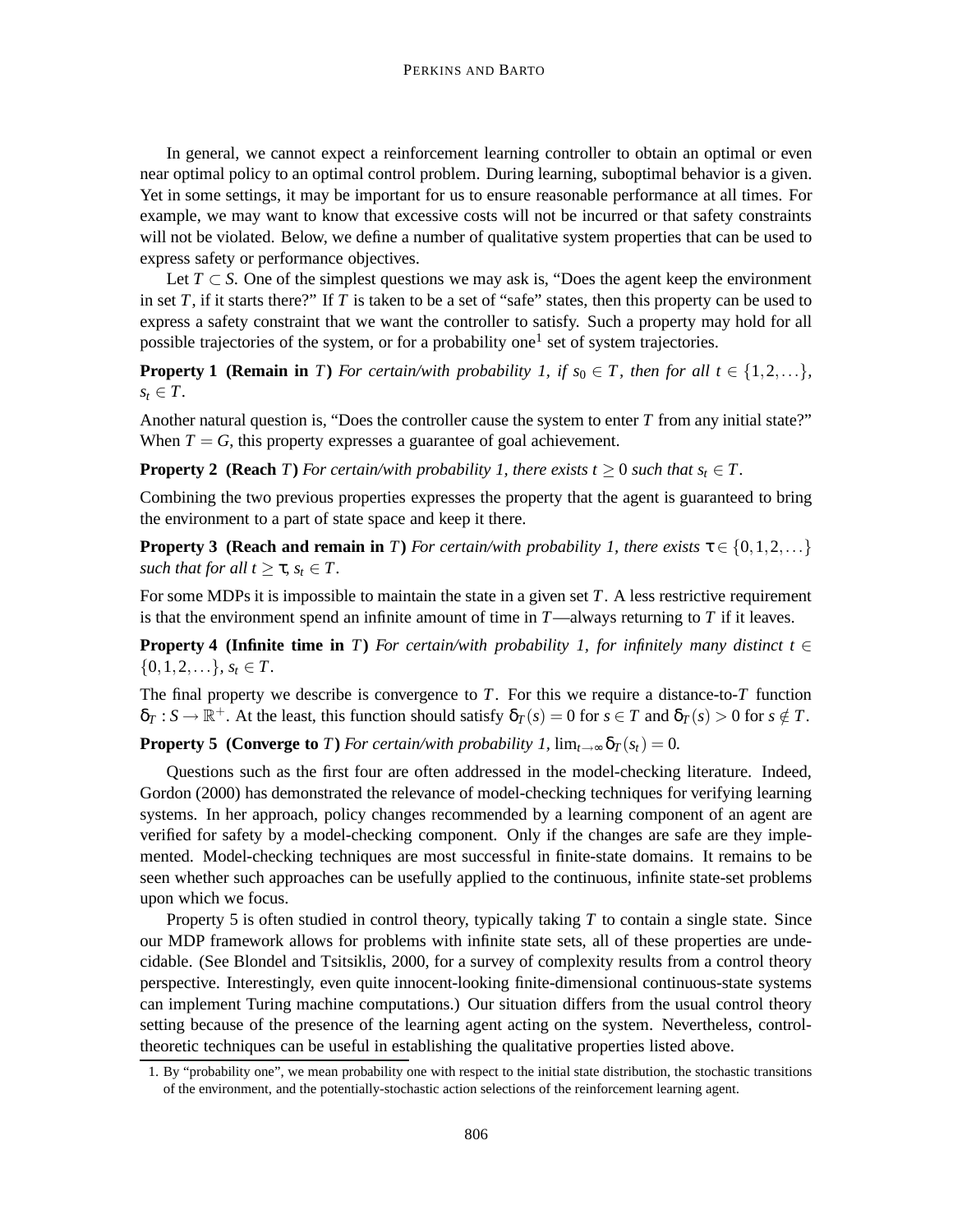# **3. Lyapunov Functions and Design**

Lyapunov's so-called "second" method was originally proposed as a tool for studying the stability of systems of differential equations. The central task is to identify a *Lyapunov function* for the system—a scalar function of the system's state with negative derivative along system trajectories. Identifying a Lyapunov function for a system establishes that the system is stable. Lyapunov functions are used in control theory to validate control strategies by showing that the resulting behavior of the controlled system is stable. The vast majority of the applications are to problems whose dynamics are modeled by systems of differential equations. Examples include robot manipulator control (Craig, 1989), robot motion planning (Rimon and Koditschek, 1992; Connolly and Grupen, 1993), coordination of distributed agents (for example, Narendra et al., 2001), orientation control of ships, airplanes, and spacecraft; stability of networks and queueing systems; and chemical process control (see, for example, Levine, 1996, for further references). In artificial intelligence, perhaps the best-known applications of Lyapunov functions are in showing the stability of neural network computations (Grossberg and Cohen, 1983; Hopfield and Tank, 1985).

The basic idea of a Lyapunov function has been extended beyond systems of differential equations to quite general settings, including discrete-time deterministic control problems (Kalman and Bertram, 1960b) and Markovian systems with general state sets evolving stochastically in discrete time (Meyn and Tweedie, 1993). We must further extend these approaches because of the reinforcement learning agent in the control loop. We make no assumptions about how the agent chooses actions; we treat the agent as a black box that non-deterministically selects actions in a manner unknown to us. Thus, we must ensure reasonable performance for any possible behavior of the agent. In the Section 3.1, we present and prove two Lyapunov-style theorems that provide guidance for designing reinforcement learning agents. These general theorems, along with specific domain knowledge in the form of a Lyapunov function, can be used to establish qualitative safety and performance guarantees of the types described above.

## **3.1 Lyapunov-Style Theorems for Reinforcement Learning Agents**

Let *T* ⊂ *S* and let *L* : *S* → R be a function that is positive on  $T^c = S - T$ . We use *s'* to denote any state that may result when the state of the environment is *s* and the agent chooses an action  $a \in A(s)$ . Let  $\Delta > 0$  be a fixed real number.

**Theorem 1** *If for all s* ∉ *T*, *all a* ∈ *A*(*s*), *and all possible next states s'*, *either s'* ∈ *T or L*(*s*) − *L*(*s'*) ≥  $\Delta$ *, then from any s<sub>t</sub>* ∉ *T, the environment enters T within k* =  $[L(s_t)/\Delta]$  *time steps.* 

To paraphrase, if on every time step the environment either enters *T* or ends up in a state at least ∆ lower on the Lyapunov function *L*, regardless of the agent's choice of action, then the environment enters *T* in bounded time.

**Proof:** Suppose the environment is in state  $s_t$  at time  $t$  and that the agent chooses a sequence of  $k = [L(s_t)/\Delta]$  actions without the environment entering *T*. At each successive time step, the environment enters a state at least ∆ lower on *L* than at the previous time step. After *k* time steps, we have  $L(s_{t+k}) \leq L(s_t) - k\Delta = L(s_t) - [L(s_t)/\Delta] \Delta \leq L(s_t) - L(s_t) = 0$ . But *L* is positive for all states not in *T*, so  $s_{t+k} \in T$ , contradicting the assumption that the environment does not enter *T* by that time.  $\blacksquare$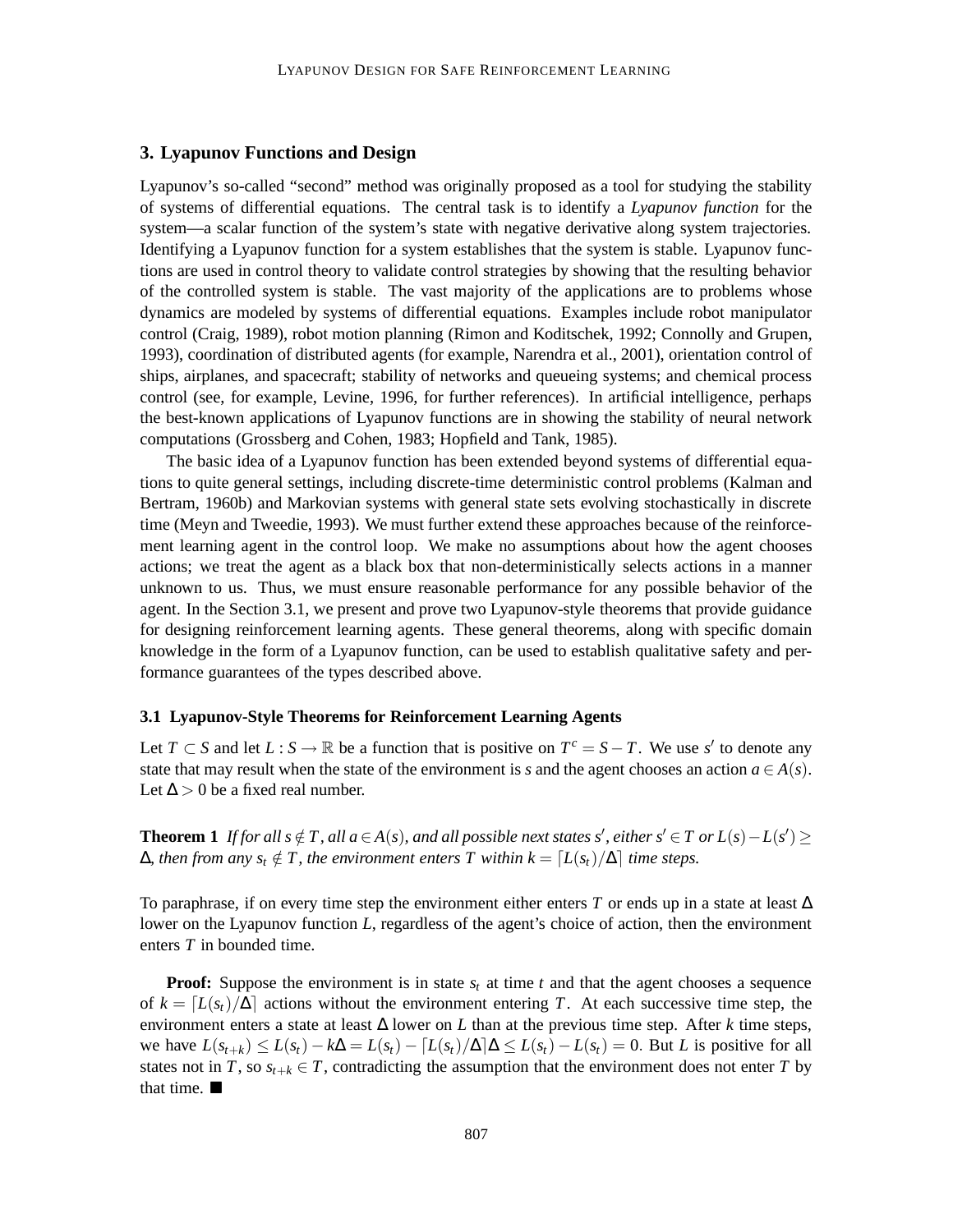In stochastic systems, guaranteeing descent can be unrealistic. However, if there is always some probability of descending, then intuitively there is some "attraction" towards the set *T*. If *L* can be bounded above, this attraction is sufficient to ensure reaching *T* eventually. An interpretation of the upper bound is that the system never gets "too far away" from *T*. Let ∆, *p*, and *q* be positive reals.

**Theorem 2** *If* sup<sub>*s∉T*</sub>  $L(s) = U \in \mathbb{R}$ *, and if, on every timestep t for which s<sub>t</sub>*  $\notin T$ *, with probability at least q (independent of any prior events) the agent chooses an action for which either s'*  $\in$  *T or*  $L(s) - L(s') \geq \Delta$  *holds with probability at least p, then from any*  $s_t \notin T$  *the environment enters* T *eventually with probability 1. The probability that the environment does not enter T within k time steps is bounded above by a function that decays exponentially to zero in k.*

**Proof:** At each time step, there is probability at least  $pq > 0$  that the property  $P \equiv s' \in T$  or  $L(s) - L(s') \geq \Delta$  holds. Let  $n = [U/\Delta]$ . If *P* holds for *n* steps in a row, then the environment certainly enters *T*, by an argument similar to that in the proof of Theorem 1. The probability that *P* holds for *n* steps in a row is at least  $p^{n}q^{n} > 0$ . Thus, the probability that *P* fails to hold during at least one of the first *n* steps after *t* is no more than  $(1 - p^n q^n) < 1$ . The probability that *P* fails to hold during at least one of the first *n* steps after *t* and at least one of the second *n* steps after *t* is no more than  $(1 - p^n q^n)^2$ . More generally, the probability that P fails to hold for at least one time step in each of the first *m* blocks of *n* time steps after *t* is no more than  $(1 - p^n q^n)^m$ . This establishes the second claim. The first claim follows since the probability that  $P$  never holds for *n* time steps in a row is no more than  $\lim_{m\to\infty}(1-p^nq^n)^m=0$ . ■

# **3.2 Lyapunov Design for Reinforcement Learning Agents**

The general approach we propose is to identify a candidate Lyapunov function for a given control problem and then *design* or *restrict* the action choices of the agent so that one of the theorems above applies. In turn, these theorems allow us to establish the properties described in the previous section. The details of how this is done, and the sorts of safety and reliability properties that can be established, depend on the domain. For example, consider a goal-based task for which one can construct a set of actions and a Lyapunov function, *L*, that satisfy Theorem 1. Then, from any initial state  $s_0$ , one is certain that the agent will bring the environment to  $G$  (the Reach property, with  $T = G$ ), and will do so within  $[L(s_0)/\Delta]$  time steps. In doing so, the environment will also Remain (Property 1) in the set  $\{s : L(s) \leq L(s_0)\}$ , which may represent a notion of safety; depending on the initial state of the environment, the trajectory produced cannot deviate too far from the goal. If the environment is stochastic, and only the conditions of Theorem 2 can be met, then reaching *G* can be guaranteed with probability one. However, no absolute bound can be put on the time at which the agent brings the environment to the goal. Below, we demonstrate the general approach we propose in four different domains, using Lyapunov domain knowledge to design reinforcement learning agents and to establish performance guarantees.

# **4. Deterministic Pendulum Swing-Up and Balance**

Pendulum control tasks have been used as demonstration problems in theoretical control research for many years, in part because pendulum dynamics are simply stated yet highly nonlinear. Many researchers have discussed the role of mechanical energy in controlling pendulum-type systems (for example, Spong, 1995; Boone, 1997a,b; DeJong, 2000; Perkins and Barto, 2001a,b). The standard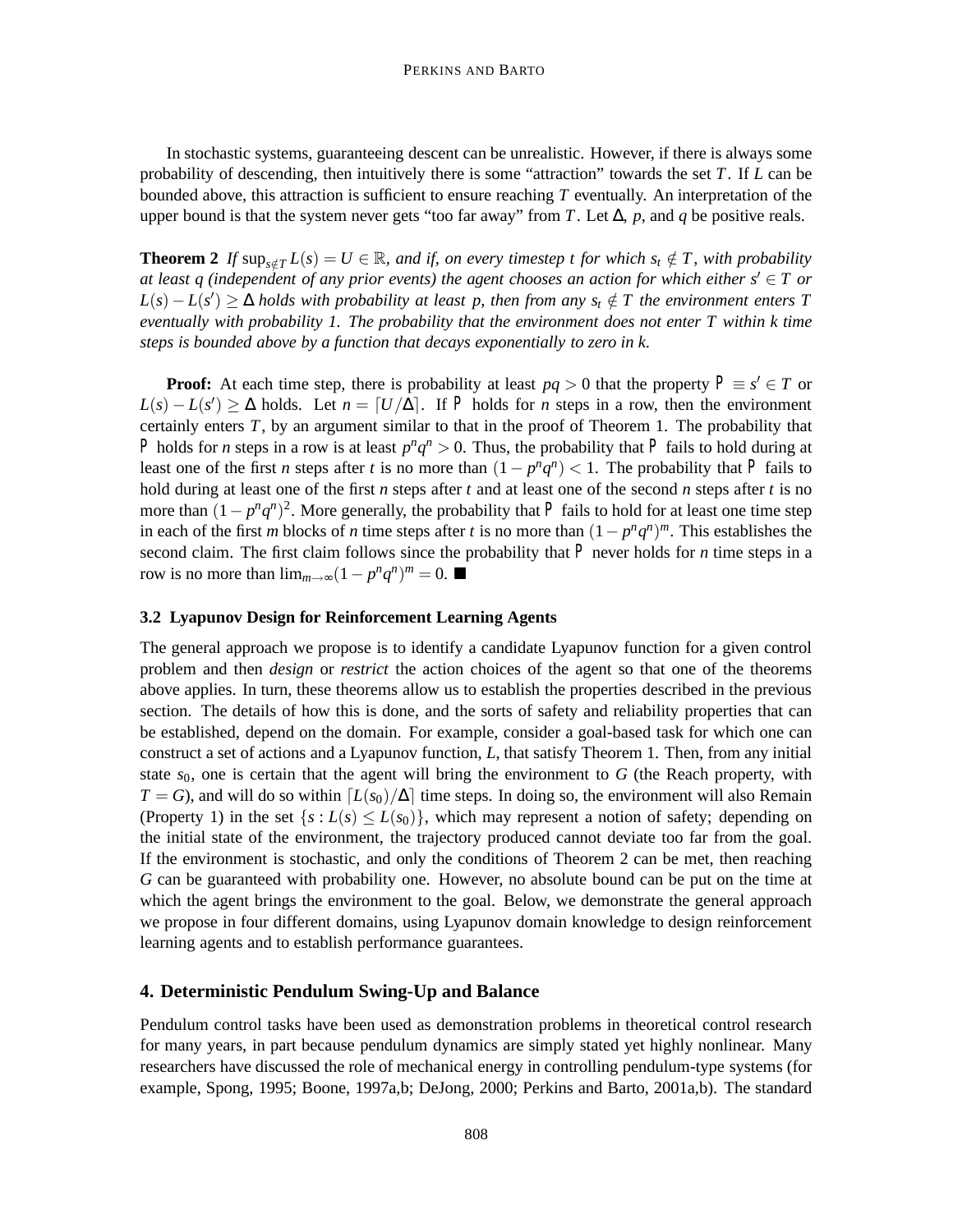

Figure 1: A single-link pendulum.

tasks are either to swing the pendulum's end point above some height (swing-up) or to swing the pendulum up and balance it in a vertical position (swing-up and balance). In either task, the goal states have greater total mechanical energy than the initial state, which is typically the hangingdown, rest position. Thus, any controller that solves one of these tasks must somehow impart a certain amount of energy to the system. We first demonstrate our approach on a deterministic pendulum swing-up and balance task.

### **4.1 Problem Definition and Controllers**

Figure 1 depicts the pendulum. The state of the pendulum is specified by an angular position, θ, which is measured counter-clockwise from upright, and an angular velocity,  $θ$ . The angular acceleration of the pendulum obeys the dynamics equation

$$
\ddot{\theta} = \sin \theta + u ,
$$

where the sine term is due to gravity and *u* is a control torque. This equation assumes the pendulum is of length one, mass one, and gravity is of unit strength. Since the pendulum's dynamics are identical at the states  $(\theta + 2k\pi, \dot{\theta})$ , for  $k \in \{0, \pm 1, \pm 2, ...\}$ , we assume that  $\theta$  stays in the range  $[-\pi, \pi]$ . In our simulations, if θ leaves that range, our code returns it to that range by adding or subtracting  $2π$ , as appropriate. We also artificially restricted  $\dot{\theta}$  to the range [−6,6]. This was important only for the worst-behaved, naive reinforcement learning agents, which sometimes developed control policies that tended to drive the pendulum's velocity to  $+\infty$  or  $-\infty$ .

The particular problem we study is mimimum-time control to a goal set comprising near-upright, near-stationary states:  $G_1 = \{(\theta, \dot{\theta}) : ||(\theta, \dot{\theta})||_2 \leq 0.01\}$ . We assume that the control torque is bounded in absolute value by  $u_{max} = 0.225$ . With this torque limit, the pendulum cannot be directly driven to *G*1. Instead, the solution involves swinging the pendulum back and forth repeatedly, pumping energy into it until there is enough energy to swing upright.

Most reinforcement learning algorithms are designed for discrete-time control. To bridge the gap between the learning algorithms and the continuous-time dynamics of the pendulum, we define a number of continuous-time control laws for the pendulum. Each control law chooses a control torque based on the state of the pendulum. The discrete-time actions of the agents in our experiments correspond to committing control of the pendulum to a specific control law for a specific period of time. Discrete-time control of continuous-time systems is often done in this manner (see Huber and Grupen, 1998b; Branicky et al., 2000, for other examples). In all, we introduce five control laws for the pendulum. The first two are simple constant-torque control laws.

$$
P_1(\theta, \dot{\theta}) = +u_{max} , \qquad \qquad P_2(\theta, \dot{\theta}) = -u_{max} .
$$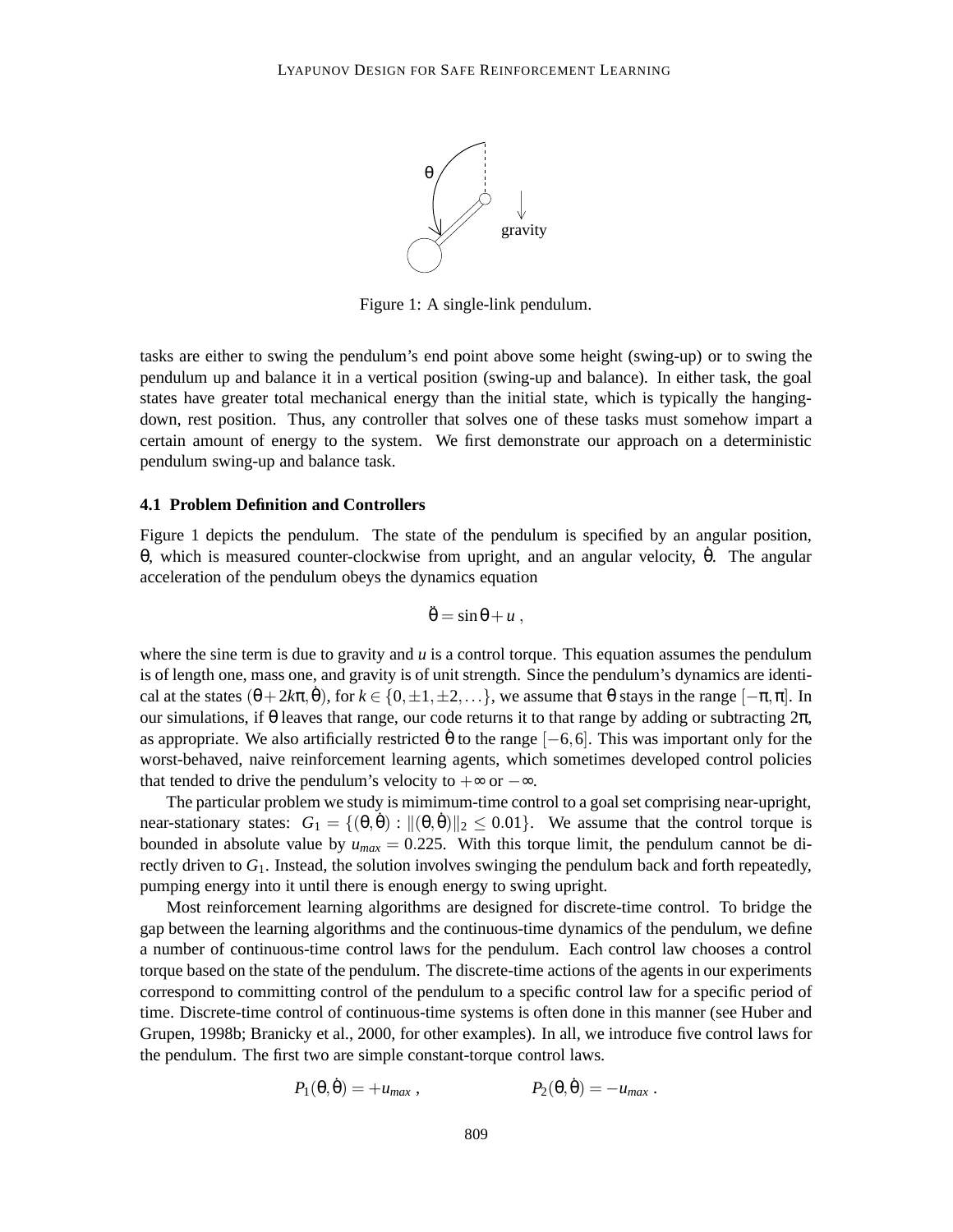A third control law we use is a saturating linear-quadratic regulator design for the linear approximation of the pendulum dynamics centered at the origin. (See Vincent and Grantham, 1997, for details.) For a region of state space surrounding the origin, this controller is sufficient to pull the pendulum into the origin and hold it there.

$$
P_3(\theta, \dot{\theta}) = \max(\min(-2.4142 \theta - 2.1974 \dot{\theta}, u_{max}), -u_{max}).
$$

In other words,  $P_3$  is the function  $-2.4142 \theta - 2.1972 \dot{\theta}$  clipped so as to remain in the range [−*umax*,+*umax*]. The constants 2.4142 and 2.1972 come from numerical solution of a matrix equation that is part of the LQR design process; they have no special meaning by themselves.

None of these control laws rely on Lyapunov analysis, and none alone can bring the pendulum to an upright, balanced state from all initial states. We now develop two controllers based on a Lyapunov analysis of the pendulum.

The mechanical energy of the pendulum is  $ME(\theta, \dot{\theta}) = 1 + \cos(\theta) + \frac{1}{2}\dot{\theta}^2$ . The first two terms correspond to gravitational potential energy, and the last term corresponds to kinetic energy. At the origin, the mechanical energy of the pendulum is precisely 2. For any other state with  $ME = 2$ , if *u* is taken to be zero, the pendulum will naturally swing up and asymptotically approach the origin. So, the pendulum swing-up and balance problem can be reduced to the problem of achieving any state with a mechanical energy of 2.

The time derivative of the pendulum's mechanical energy is  $\overline{ME}(\theta, \theta) = -\sin(\theta)\theta + \theta\theta = \theta u$ . So a natural control law for rapidly increasing the pendulum's energy is to choose *u* to be of magnitude  $u_{max}$  and with sign matching  $\dot{\theta}$ . It turns out that this control law has potential difficulties near positions where the control torque of  $\pm u_{max}$  is at equilibrium with the effects of gravity (Perkins, 2002). However, a modification of this rule can avoid the equilibrium point problem. We call this strategy MEA for "modified energy ascent." Parameterized by *w*, this rule supplies a control torque of magnitude *w* in the direction of  $\dot{\theta}$  "most of the time." When that choice is close to equilibrium with gravity, however, the control law switches down to a torque of magnitude *w*/2, which is not near equilibrium with gravity. The precise formulation is

$$
\text{MEA}(w, \theta, \dot{\theta}) = \left\{ \begin{array}{cl} \text{sgn}(\dot{\theta})w & \text{if } |\dot{\theta}| > \dot{\epsilon} \\ & \text{or } (0 < \dot{\theta} < \dot{\epsilon} \text{ and } \theta \notin E_1) \\ & \text{or } (-\dot{\epsilon} < \dot{\theta} < 0 \text{ and } \theta \notin E_2) \\ & \frac{1}{2}\text{sgn}(\dot{\theta})w & \text{if } (0 < \dot{\theta} < \dot{\epsilon} \text{ and } \theta \in E_1) \\ & \text{or } (-\dot{\epsilon} < \dot{\theta} < 0 \text{ and } \theta \in E_2) \\ & \text{sgn}(\theta)w & \text{if } \dot{\theta} = 0 \end{array} \right.
$$

where  $sgn(x) = \{+1 \text{ if } x \ge 0 \text{ and } -1 \text{ if } x < 0\}$ ,  $\dot{\epsilon} > 0$  is a constant (we use  $\dot{\epsilon} = 0.1$  in our experiments), and  $E_1$  and  $E_2$  are sets of states surrounding the equilibrium points of  $\pm w$  torque with gravity. In particular, letting  $\theta_w = \sin^{-1}(w)$  and  $\varepsilon = \frac{1}{2}(\sin^{-1}(w) - \sin^{-1}(\frac{1}{2}w))$ , then  $E_1 =$  $[-\pi + \theta_w - \varepsilon, -\pi + \theta_w + \varepsilon) \cup [-\theta_w - \varepsilon, -\theta_w + \varepsilon]$  and  $E_2 = (\theta_w - \varepsilon, \theta_w + \varepsilon] \cup (\pi - \theta_w - \varepsilon, \pi - \theta_w + \varepsilon]$ . We use MEA to define two final control laws.

$$
P_4(\theta, \dot{\theta}) = \text{MEA}(u_{max}, \theta, \dot{\theta}),
$$
  

$$
P_5(\theta, \dot{\theta}) = \text{MEA}(\frac{1}{2}u_{max}, \theta, \dot{\theta}).
$$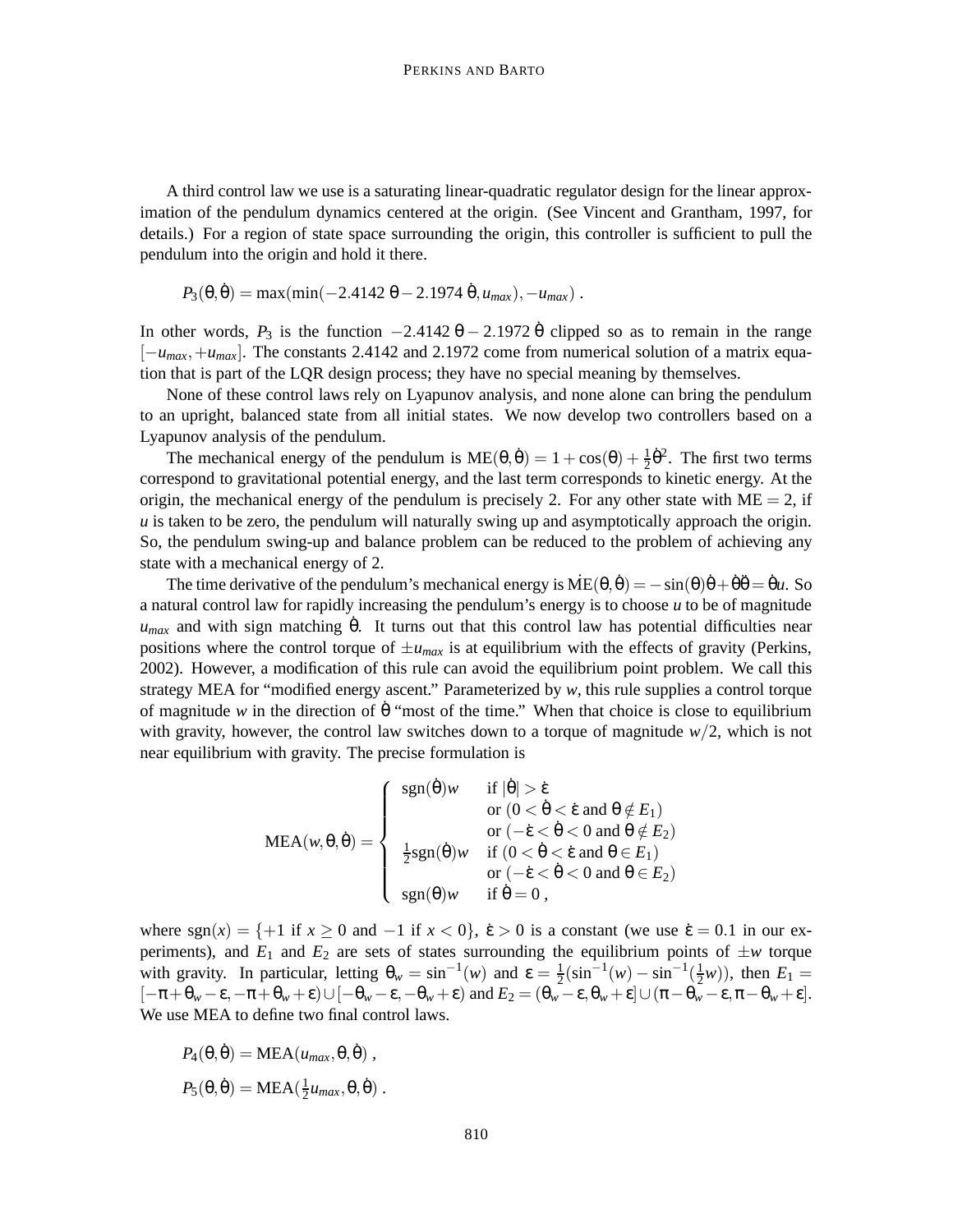|   | Experiment   Control laws                                      | Goal set       | Summary                                |
|---|----------------------------------------------------------------|----------------|----------------------------------------|
|   |                                                                | $G_2$          | Descent on L certain.                  |
|   | $\begin{array}{ l} P_4, P_5 \\ P_1, P_2, P_4, P_5 \end{array}$ | $G_2$          | Descent on L possible, not guaranteed. |
| 3 |                                                                | $G_2$          | No guarantees.                         |
|   | $P_1, P_2$<br>$P_1, P_2, P_3$                                  | G <sub>1</sub> | No guarantees.                         |

Figure 2: Control laws and goal sets for Experiments 1–4.

**Theorem 3** *If the pendulum is controlled continuously by P*<sup>4</sup> *or P*<sup>5</sup> *from any initial state, then the mechanical energy of the pendulum increases monotonically and without bound. Further, from any initial state, if the pendulum is controlled by either P*<sup>4</sup> *or P*<sup>5</sup> *for a period of time* δ*, then the mechanical energy of the pendulum increases by at least some amount* ∆*. The amount* ∆ *differs for P*<sup>4</sup> *and P*<sup>5</sup> *and depends on* δ*, but it does not depend on the initial state of the pendulum.*

**Proof sketch:** A full proof was presented by Perkins (2002). We sketch the main idea here, focusing on the second claim, from which the first claim follows easily. Recall that  $\overline{ME} = \theta u$ . Because  $P_4$  and  $P_5$  apply at least  $\frac{1}{4}u_{max}$  torque in the direction of  $\dot{\theta}$ , we know that the change in ME over a period of  $\delta$  time is at least  $\frac{1}{4}u_{max}\int_{t=0}^{\delta} |\dot{\theta}(t)|dt$ , where  $\dot{\theta}(t)$  denotes the angular velocity of the pendulum at time *t*. Since  $\dot{\theta}(t)$  can be zero, it is not immediately obvious that the integral should be bounded above zero. Conceivably,  $\dot{\theta}(t)$  could stay arbitrarily close to zero, and the integral could be arbitrarily small. Besides keeping ME nonnegative, a key property of MEA is that it keeps  $\ddot{\theta}$ bounded away from zero, regardless of the state of the pendulum. Thus, MEA ensures that if  $\dot{\theta}$ is near zero at some point, it will quickly move away from zero; either the pendulum accelerates rapidly, or it slows rapidly to a stop and accelerates the other way. Thus,  $\hat{\theta}$  cannot stay near zero for the whole  $\delta$  time period, and the integral can be bounded above zero across all possible initial states.

The pendulum can be brought to the upright balanced position by using either  $P_4$  or  $P_5$  to increase the pendulum's energy to precisely 2, and then letting  $u = 0$  so that the pendulum swings up and asymptotically approaches the origin. Is this an optimal strategy? It is not. As we see in the next section, a reinforcement learning controller that learns to switch between  $P_4$  and  $P_5$  can produce significantly faster swing-up. Allowing switching between other controllers enables even faster swing-up. That *P*<sup>4</sup> is significantly suboptimal may be surprising. *P*<sup>4</sup> applies magnitude *umax* torque most of the time, and thus more or less maximizes the instantaneous rate at which energy is pumped into the system. Reasons for its suboptimality, and an explanation of how the learning agents do better, are provided in Section 4.3.

#### **4.2 Experiments**

We performed four learning experiments in the deterministic pendulum domain. In each experiment, the agent had different actions to choose from—that is, different sets of control laws with which it could control the pendulum—as summarized in Figure 2. Choosing an action meant that the pendulum was controlled according to the corresponding control law for a period of one second, or until the pendulum entered the goal set.

In all experiments, the task was to get the pendulum to the goal set,  $G_1$ , in minimum time. However, in the first three experiments, we used the fact that from any state with mechanical energy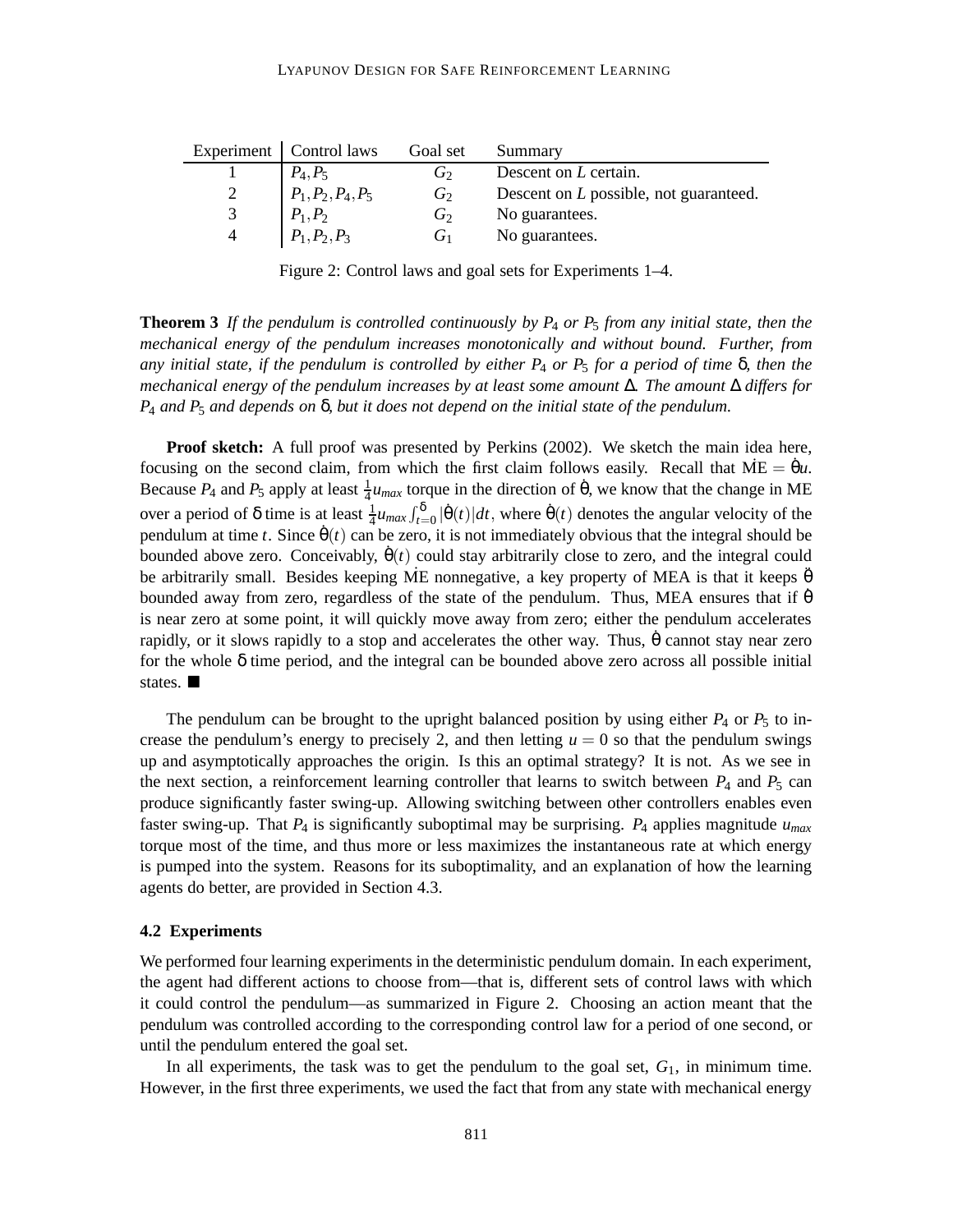2, fixing  $u = 0$  results in a trajectory which asymptotically approaches the origin and thus enters  $G_1$ . For these experiments, we defined a surrogate goal set,  $G_2 = \{(\theta, \dot{\theta}): ME(\theta, \dot{\theta}) = 2\}$ . The cost of a non-terminal action (one that did not bring the pendulum into  $G_2$ ) was one. The cost of a terminal action was equal to the time from the start of the action until the pendulum reached  $G_2$ , plus the time it took the pendulum to swing up to  $G_1$  from there. With this cost function, an optimal policy reflects minimum time control to the set  $G_1$ , even though we used the goal set  $G_2$ . For Experiment 4, action costs were simply equal to the duration of the action—one for non-terminal actions, and one or less for actions which caused the pendulum to enter *G*1.

We used the Sarsa( $\lambda$ ) algorithm with  $\lambda = 0.8$  to learn control policies. The action value functions were represented using separate CMAC function approximators for each action. Each CMAC covered the range of states  $-\pi \leq \theta \leq \pi$  and  $-6 \leq \theta \leq 6$ . Each CMAC had 10 layers, and each layer divided each dimension into 24 bins, for a total of 576 tiles per layer. Offsets were random. rayer divided each dimension into 24 bins, for a total of 376 thes per layer. Offsets were random.<br>The learning rate for the  $k^{th}$  update of a tile's weight was  $1/\sqrt{k}$ . (See Sutton and Barto, 1998, for details and references on Sarsa and CMACs.) We performed 25 independent runs of 20,000 learning trials. Agents chose actions according to the *ε*-greedy strategy, with  $\epsilon = 0.1$ . That is, on each time step, with probability 0.1 an agent took an action selected uniformly randomly. Otherwise, the agent chose an action with best estimated action value. Ties were broken randomly. After each learning trial we performed a test trial, in which there was no learning and no exploration, in order to evaluate the current policy. All trials started from state  $(\theta, \dot{\theta}) = (\pi, 0)$ . Trials were terminated if they exceeded 900 time steps, which is approximately 50 times longer than the time required to reach *G*1.

The pendulum dynamics were simulated using 4*th*-order Runge-Kutta integration with a fixed time step of  $0.01$  seconds. Because of the fixed time-step size, exactly hitting the  $G_2$  goal set in simulation is very unlikely; slightly overshooting  $ME = 2$  is the norm. To make our simulation behave more like our theoretical model, we set the pendulum torque to  $u = -100$ sgn( $\dot{\theta}$ )(ME( $\theta$ , $\dot{\theta}$ ) − 2) instead of  $u = 0$  once ME( $\theta$ , $\dot{\theta}$ ) reached or exceeded 2. This shed any slight excess energy the pendulum had, usually on the order of 0.0001, and ensured that the pendulum reached  $G_1$  correctly.

In the first experiment, the agent had two actions to choose from, corresponding to control laws *P*<sup>4</sup> and *P*5. By Theorem 3, on any time step, both of the actions for the agent in Experiment 1 either cause the pendulum to enter  $G_2$  or increase the mechanical energy by at least some amount  $\Delta > 0$ . Using this fact, we were able to establish a number of qualitative performance guarantees for the agent in Experiment 1. Defining  $L(\theta, \dot{\theta}) = 2 - ME(\theta, \dot{\theta})$  and letting  $T = G_2$ , we see that the conditions of Theorem 1 are satisfied. This means that the agent was guaranteed to bring the pendulum to  $G_2$ , and by extension, to  $G_1$  on every trial (Property 2 with  $T = G_1$ ). If we imagine the pendulum continuing to evolve under  $u = 0$  after reaching  $G_1$ , we know that it would stay in  $G_1$ forever and asymptotically approach the origin (Property 3 with  $T = G_1$  and Property 5 with  $T =$  $\{(0,0)\}\.$  Further, the pendulum was guaranteed to remain in the set  $T = \{(0,0): ME(\theta, \dot{\theta}) \leq 2\}$ at all times, which can be viewed as a safety constraint. The agent could not pump an arbitrarily large amount of energy into the pendulum, which in reality might result in damage to the equipment or dangerously fast motions. In short, we were able to establish many reassuring performance guarantees for the agent by virtue of the actions we designed for it.

In Experiment 2, the agent chose from four actions, corresponding to control laws  $P_1$ ,  $P_2$ ,  $P_4$ , and  $P_5$ . Using  $P_4$  or  $P_5$ , the agent was able to continuously increase the pendulum's energy, until it reached *G*2. However, the agent did not have to do so. For example, it could repeatedly select action  $P_1$ , corresponding to  $+u_{max}$  torque. This puts the pendulum on a cyclic trajectory that does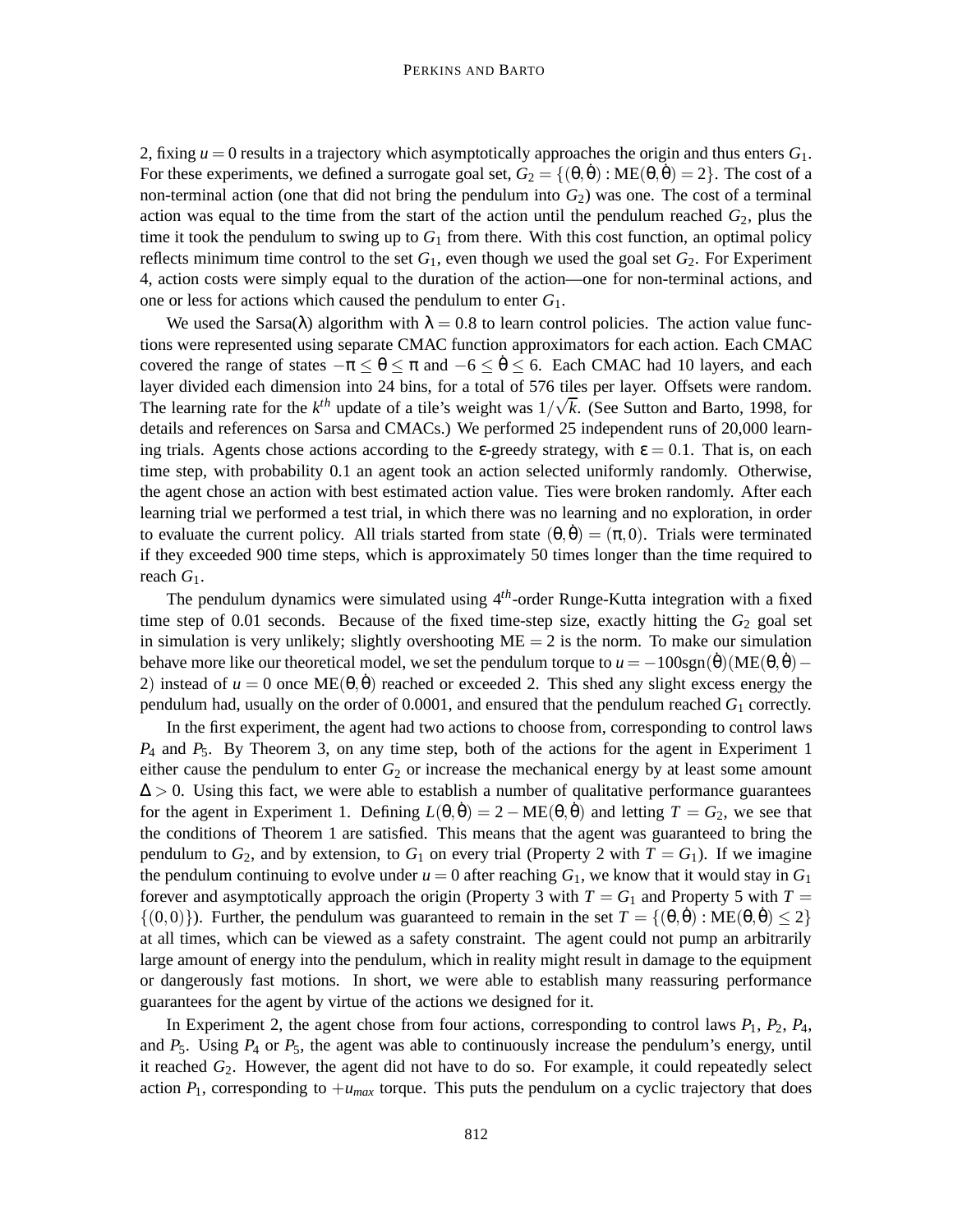not intersect *G*2. Thus, during test trials, there was no guarantee that the agent would bring the pendulum to the goal. During learning trials, reaching the goal was guaranteed. Recall that during learning trials agents chose a random action on each time step with probability 0.1. This was done to ensure that the agents tried out and learned about all actions. For the agent of Experiment 2, it also ensured some probability of choosing  $P_4$  or  $P_5$  on each time step. Since  $L(\theta, \dot{\theta}) = 2 - ME(\theta, \dot{\theta})$ is bounded above on the set  $\{(\theta, \dot{\theta}) : ME(\theta, \dot{\theta}) < 2\}$ , Theorem 2 applies with  $q = 0.1$  and  $p = 1$ . The agent in Experiment 2, then, was guaranteed to bring the pendulum to  $G_1$  on every learning trial with probability 1, as long as the trials lasted long enough. (Because trials were limited to 900 seconds, it was possible in principle that the pendulum would not reach the goal in some learning trials. In the next section, however, we observe that no learning trials in Experiment 2 were even one-tenth that long.) The other guarantees established for Experiment 1, that energy stays bounded, and that the pendulum converges to the origin after reaching  $G_2$ , apply in Experiment 2 as well.

In Experiment 3, there were just two actions, corresponding to control laws  $P_1$  and  $P_2$ . By virtue of using the *G*<sub>2</sub> goal set, the pendulum was guaranteed to remain in the set  $T = \{(\theta, \dot{\theta}) : \text{ME}(\theta, \dot{\theta}) \leq \theta\}$  $2$ } (Property 1). And the pendulum was guaranteed to approach the origin after reaching  $G_2$ . But there was no guarantee, during learning or test trials, that the pendulum would reach  $G_2$ , regardless of the length of those trials.

In Experiment 4, the agent had three actions to choose from, corresponding to control laws  $P_1$ , *P*2, and *P*3. In this case, we used *G*<sup>1</sup> as the goal set. Initially, we experimented with an agent that chose between just the  $P_1$  and  $P_2$  control laws. However, it turned out to be extremely difficult to bring the pendulum to the small  $G_1$  goal set by switching between  $+u_{max}$  and  $-u_{max}$  torque in discrete time. We added the  $P_3$  control law in Experiment 4 to make the problem tractable.

We have described the experiments in this order because it represents decreasing dependence on Lyapunov domain knowledge. In Experiment 1, the agent was constrained to make the pendulum ascend on mechanical energy and reach the  $G_2$  goal set. In Experiment 2, the agent had actions based on the Lyapunov-designed controllers  $P_4$  and  $P_5$ , and used goal set  $G_2$ . But the agent was not constrained to increase the pendulum's mechanical energy at all times. In Experiment 3, we dropped the actions based on the Lyapunov-designed control laws, and in Experiment 4 we dropped the *G*<sup>2</sup> goal set. Experiment 4 might be considered the formulation of the control problem that uses the least prior knowledge while still allowing a solution to be learned with reasonable effort.

#### **4.3 Results and Discussion**

Figure 3 displays learning curves for the agents in Experiments 1 through 4, plotted on the same scale to facilitate comparison. The dark lines represent the time to  $G_1$  during test trials, averaged across the 25 independent runs. The lighter lines represent the shortest and longest test trials across runs. For readability purposes, the curves are smoothed by averaging blocks of 5 trials together; the mean-time-to-goal curve omits trials that time out without reaching  $G_1$ . The horizontal axis shows the trial number, going up to 1,000 of the 20,000 total trials. By way of comparison, the strategy of using  $P_4$  to pump energy into the pendulum until it reaches  $G_2$  and then letting it swing to  $G_1$  takes 24.83 seconds.

Most striking is the high-quality, low-variability initial performance of the "safe" learning agent in Experiment 1. This contrasts sharply with the results of Experiment 4, which show a more typical profile for a reinforcement learning system solving a dynamical control task; initial performance is poor and highly variable. In Experiments 2 and 3, we see intermediate behavior. Because the trials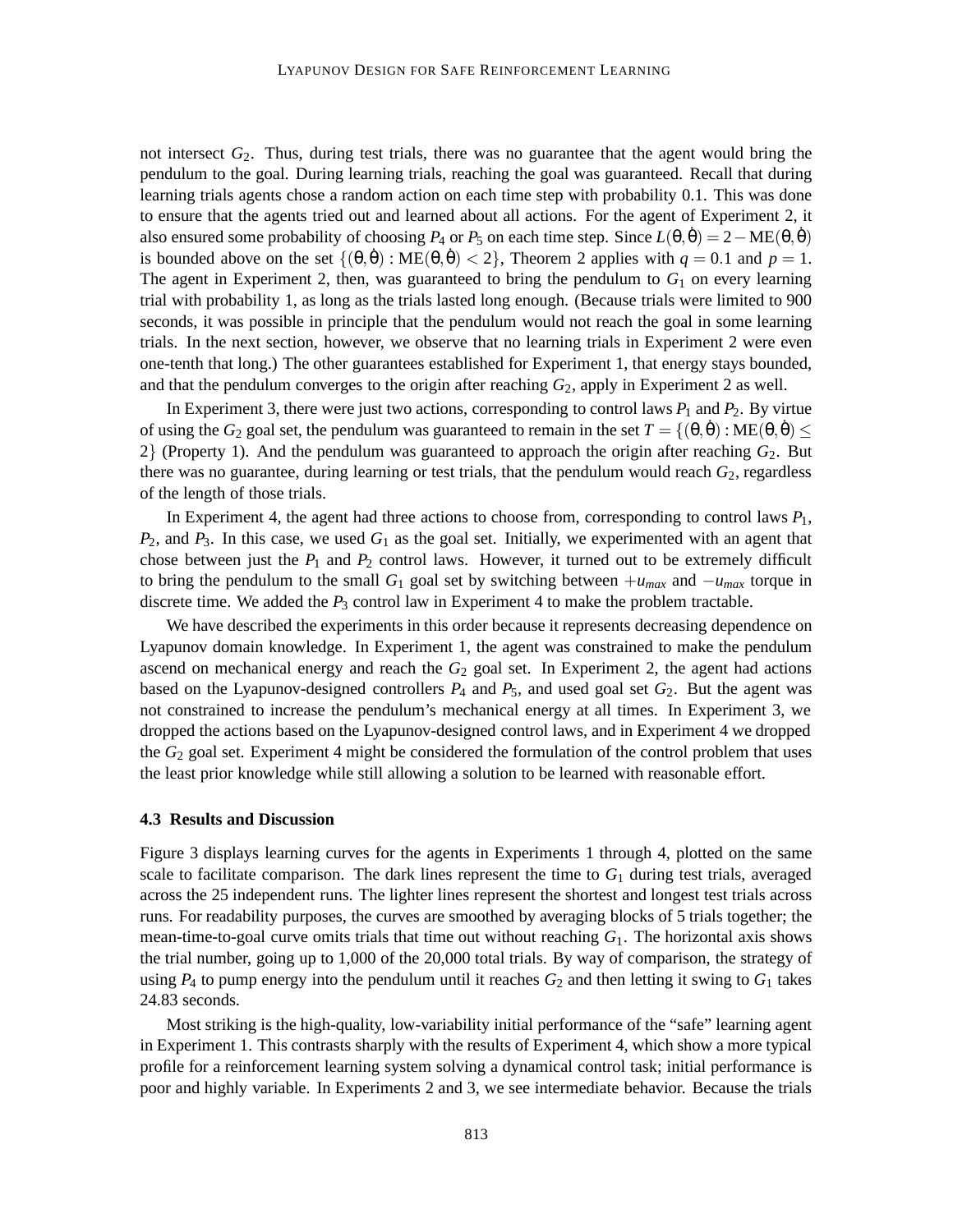

Figure 3: Mean, min, and max time to *G*<sup>1</sup> across runs during test trials.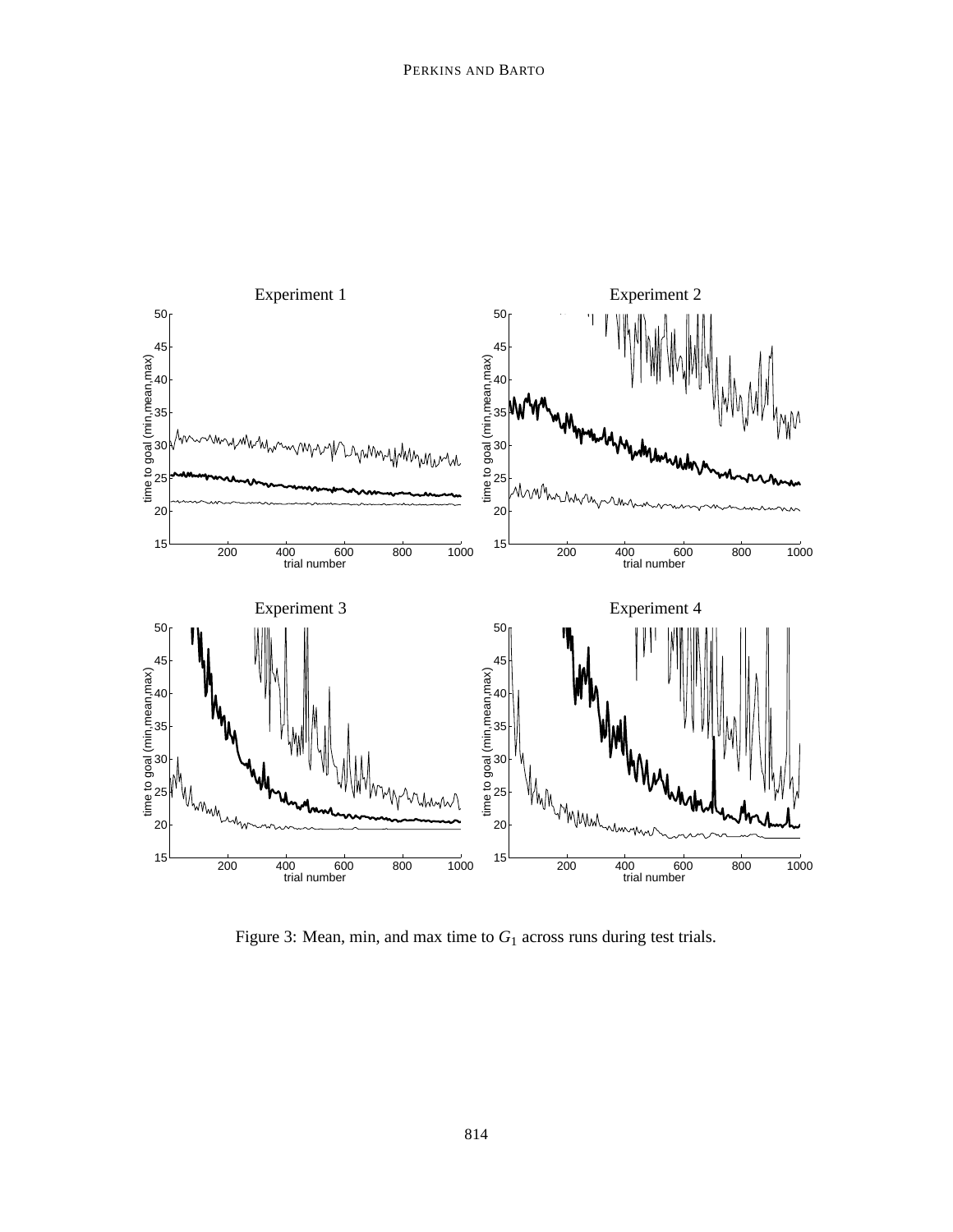|                             |                      | Experiment 1                   |                                | Experiment 2 Experiment 3 Experiment 4 |                              |
|-----------------------------|----------------------|--------------------------------|--------------------------------|----------------------------------------|------------------------------|
| $%$ of first 10             | Learn                | 100                            | 100                            | 100                                    | 88.4                         |
| reaching $G_1$              | Test                 | 100                            | 96.0                           | 82.4                                   | 50.4                         |
| Time to $G_1$<br>first $10$ | Learn<br><b>Test</b> | $25.4 \pm .2$<br>$25.4 \pm .3$ | $35.8 \pm .7$<br>$70.7 \pm 22$ | $62.1 \pm 2.2$<br>$222 \pm 33$         | $317 \pm 38$<br>$584 \pm 39$ |
| Time to $G_1$               | Learn                | $21.2 \pm .05$                 | $21.0 \pm .1$                  | $21.4 \pm .1$                          | $22.3 \pm .2$                |
| last 1000                   | <b>Test</b>          | $21.0 \pm .06$                 | $19.8 \pm .1$                  | $19.5 \pm .1$                          | $18.7 \pm .2$                |
| Longest                     | Learn                | 34.6                           | 80.9                           | 171                                    | timeout                      |
| trial                       | <b>Test</b>          | 35.2                           | timeout                        | timeout                                | timeout                      |

Figure 4: Summary statistics for Experiments 1–4.

are so short in Experiment 1, that agent also learns significantly faster (in terms of total time steps) than the agents in the other experiments. Figure 4 gives more detailed statistics summarizing the experiments. The table reports the percentage of the first ten trials which make it to  $G_1$  before timing out at 900 time steps, the mean duration of the first ten learning and test trials, the mean duration of the last 1000 learning and test trials, and the longest trials observed in each experiment. The means are accompanied by 95% confidence intervals.

The initial performance of the agent in Experiment 1 was clearly the best, an order of magnitude better than that of the agent in Experiment 4, which incorporated the least prior knowledge. Importantly, only in Experiment 1, for which the strongest theoretical guarantees were established, did the agent bring the pendulum to the goal on every learning and test trial. The longest trial generated in that experiment was 35.2 seconds, whereas all the other experiments included much worse learning trials and test trials that timed out. In this domain, ensuring descent on the Lyapunov function, and not the mere presence of Lyapunov-based actions, is necessary for ensuring good performance at all times.

The performance figures for the final 1000 trials reveal significant improvements from initial performance in all experiments. In the end, all the learning agents also outperform the simple strategy of using *P*4. However, the numbers reveal a down-side to using Lyapunov domain knowledge. The constraint to descend on the Lyapunov function limits the ability of the agent in Experiment 1 to minimize the time to  $G_1$ . In the final test trials, it takes an average of 21.0 seconds to swing the pendulum upright. The agents in Experiments 2 and 3 do better because they are not constrained in this way. Their final test trials take 19.8 and 19.5 seconds on average. Why is this? Recall that the time derivative of the pendulum's mechanical energy is  $\dot{ME}(\theta, \dot{\theta}) = \dot{\theta}u$ . In Experiment 1, the agent always chose a  $u$  that matched  $\hat{\theta}$  in sign, thus constantly increasing mechanical energy. Note, however, that when  $\dot{\theta}$  is close to zero, mechanical energy necessarily increases only slowly. Every time the pendulum changes direction,  $\dot{\theta}$  must pass through zero, and at such times the agent in Experiment 1 did not make much progress towards reaching *G*2. It turns out that a better policy in the long run is to accelerate against θ and turn the pendulum around rapidly. This way, the pendulum spends more time in states where  $\dot{\theta}$  is far from zero, meaning that energy can be added to the system more quickly. The agent in Experiment 1 was able to achieve this to some degree, by switching from  $P_4$  to the lower-torque  $P_5$ , allowing more rapid turn-around. But this did not match the freedom afforded in Experiments 2 and 3. The agent in Experiment 4 had yet another advantage. It was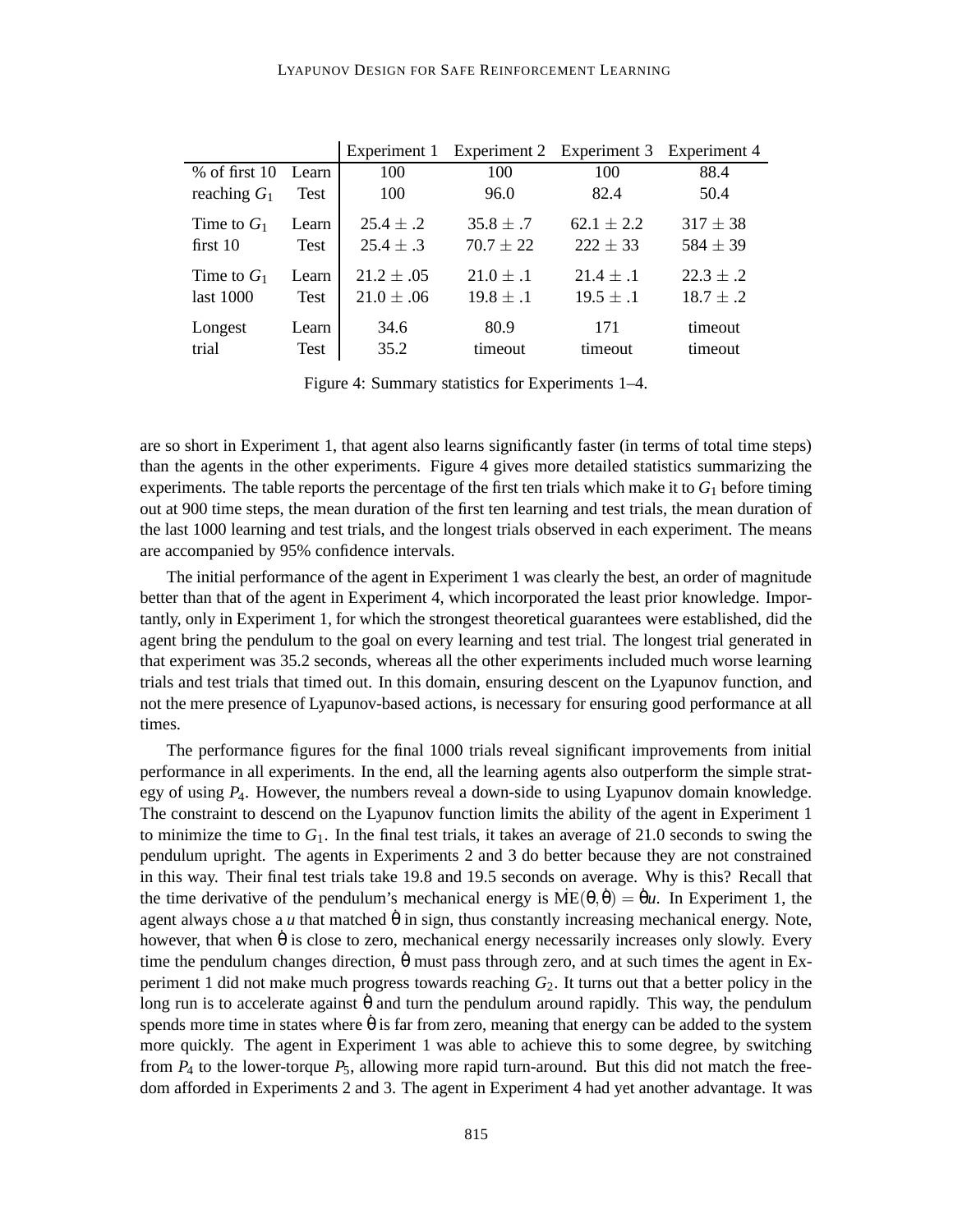not constrained to choose  $u = 0$  once the pendulum had reached  $G_2$  and before it had reached  $G_1$ . The agent was able to continue accelerating the pendulum towards upright and then decelerate it as it approached, resulting in even faster trajectories to *G*1.

# **5. Stochastic Pendulum Swing-Up and Balance**

In this section, we consider a swing-up and balance problem for a pendulum with stochastic dynamics. We formulate the problem as a continuing task, not a goal-based task. The agent seeks to swing the pendulum upright and maintain it upright for as much of the time as possible. The pendulum's position variable is subject to random disturbances which tend to push the pendulum away from the balanced state, making the task more challenging.

#### **5.1 Dynamics and Controllers**

We model the pendulum's dynamics by the system of stochastic control differential equations:

$$
d\theta = \dot{\theta}dt + 0.1dW,
$$
  

$$
d\dot{\theta} = \sin(\theta)dt + u dt,
$$

where *W* denotes a Wiener process with mean zero and standard deviation one (see, for example, Kushner, 1971). The Wiener process is the standard model of a continuous-time Gaussian disturbance, or "white noise." The equations above describe a Gaussian disturbance to the position variable, with mean zero and standard deviation 0.1.

As mentioned above, there are no goal states for this problem. The agent's task is to keep the pendulum near upright as much as possible, where "near upright" is defined by the set  $S_{\text{up}} =$  $\{(\theta, \dot{\theta}) : |\theta| \le 0.5\}$ . The agent incurs unit cost per time as long as the pendulum is not in *S*up, and incurs no cost while the pendulum is in *S*up. *S*up contains all states up to approximately 30 degrees away from upright.

Because of the random disturbances to the position variable, no controller can maintain the pendulum in the set *S*up indefinitely. Indeed, because the disturbance to θ is Gaussian, with infinite tails, there is some probability that the pendulum will "jump" out of *S*up on any given time step, regardless of how it is controlled. On the other hand, the same disturbances insure that, regardless of how the pendulum is controlled, with probability one it will eventually enter *S*up from any initial state. Thus, under any controller the pendulum reaches *S*up with probability one (Property 2) and spends an infinite amount of total time there (Property 4). In Section 5.3, however, we will see that these guarantees are very weak, and that controllers that are explicitly designed to return the pendulum to *S*up can have a much stronger influence.

We define four new control laws for this problem. One is just the zero torque control law.

 $P_6(\theta, \dot{\theta}) = 0$ .

The other three control laws,  $P_7$ ,  $P_8$ , and  $P_9$ , are designed to return the pendulum to  $S_{\text{up}}$ . They behave identically when the pendulum is outside  $S_{\text{up}}$ , and differ only in that they apply  $-u_{max}$ , 0, or  $+u_{max}$  torque when the pendulum is in  $S_{up}$ . To bring the pendulum to  $S_{up}$ , the control laws use a strategy that depends in part on the MEA control law defined above. In particular, when the pendulum's energy is below 2, each control law matches *P*4. This pumps energy into the pendulum, which ultimately sends it toward  $S_{UD}$ . When the energy is above 2, the pendulum is at risk of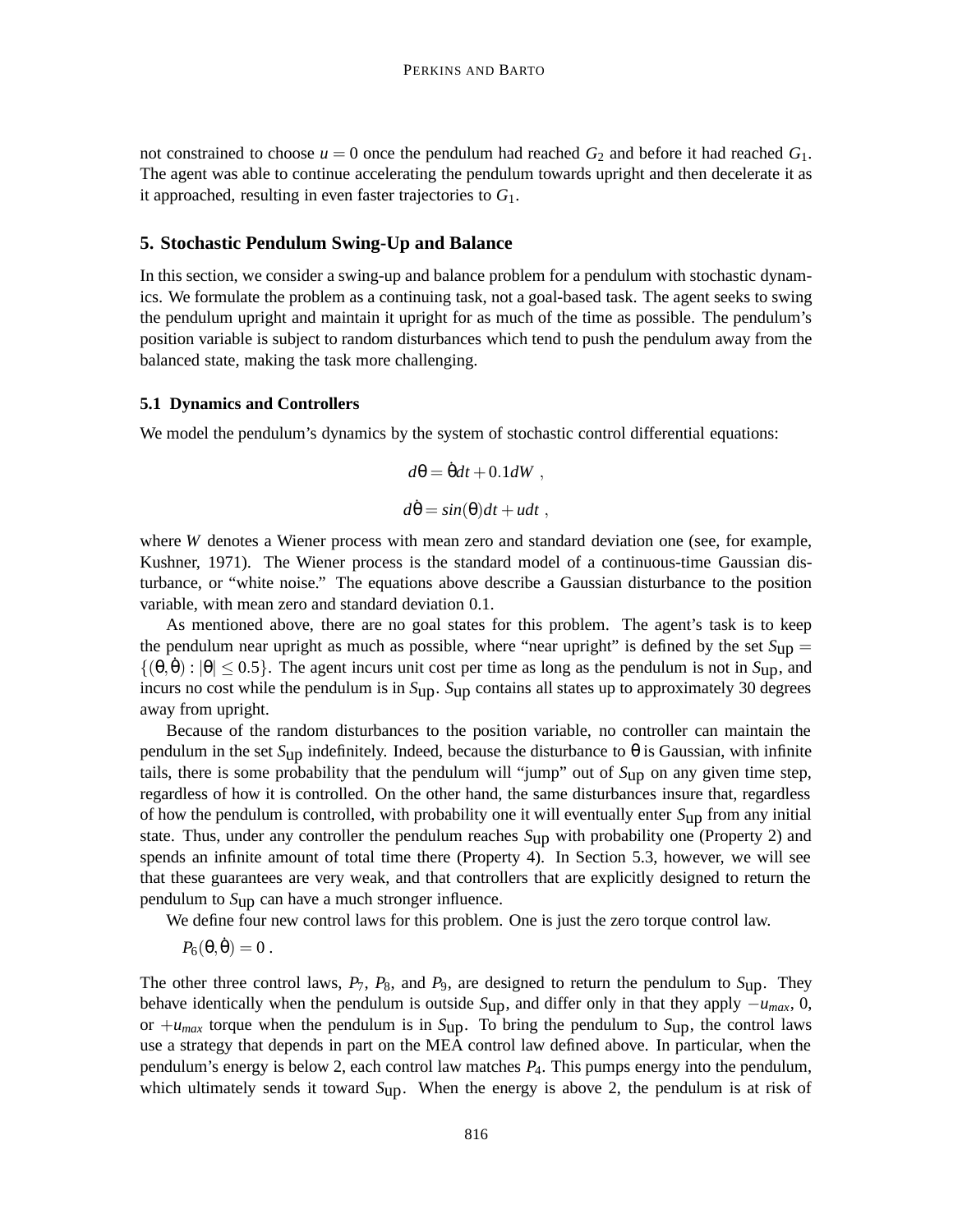| Experiment   Control laws Summary |                                                                                                            |
|-----------------------------------|------------------------------------------------------------------------------------------------------------|
|                                   | $P_7, P_8, P_9$ Designed to return to S <sub>up</sub> ; choice of $\pm u_{max}$ and 0 in S <sub>up</sub> . |
|                                   | $P_1, P_2, P_6$ Choice of $\pm u_{max}$ and 0 torques.                                                     |

Figure 5: Design of Experiments 5 and 6.

swinging upright, passing through *S*up quickly, and swinging down again on the other side. In this case, the control laws apply a braking torque to the pendulum, with strength proportional to the amount of excess energy the pendulum has. Intuitively, when the pendulum is outside *S*up, these control laws "aim for" the upright, stationary position in the center of  $S_{UD}$ . Letting  $B(\theta, \dot{\theta}) =$  $\max(\min(-100\text{sgn}(\dot{\theta})(ME(\theta, \dot{\theta}) - 2), u_{max}), -u_{max})$  be the braking force applied to a pendulum with energy in excess of 2, we define

$$
P_7(\theta, \dot{\theta}) = \begin{cases} +u_{max} & \text{if } (\theta, \dot{\theta}) \in \text{Sup} \\ P_4(\theta, \dot{\theta}) & \text{if } (\theta, \dot{\theta}) \notin \text{Sup and ME}(\theta, \dot{\theta}) < 2 \\ B(\theta, \dot{\theta}) & \text{if } (\theta, \dot{\theta}) \notin \text{Sup and ME}(\theta, \dot{\theta}) \ge 2, \end{cases}
$$

$$
P_8(\theta, \dot{\theta}) = \begin{cases} 0 & \text{if } (\theta, \dot{\theta}) \in \text{Sup} \\ P_4(\theta, \dot{\theta}) & \text{if } (\theta, \dot{\theta}) \notin \text{Sup and ME}(\theta, \dot{\theta}) < 2 \\ B(\theta, \dot{\theta}) & \text{if } (\theta, \dot{\theta}) \notin \text{Sup and ME}(\theta, \dot{\theta}) \ge 2, \end{cases}
$$

$$
P_9(\theta, \dot{\theta}) = \begin{cases} -u_{max} & \text{if } (\theta, \dot{\theta}) \in \text{Sup} \\ P_4(\theta, \dot{\theta}) & \text{if } (\theta, \dot{\theta}) \notin \text{Sup and ME}(\theta, \dot{\theta}) < 2 \\ B(\theta, \dot{\theta}) & \text{if } (\theta, \dot{\theta}) \notin \text{Sup and ME}(\theta, \dot{\theta}) \ge 2. \end{cases}
$$

#### **5.2 Experiments**

Figure 5 summarizes the two experiments we performed in the stochastic pendulum domain. In Experiment 5, the agent chose from actions corresponding to  $P_7$ ,  $P_8$ , and  $P_9$ . This agent did not need to learn how to get the pendulum into *S*up. Outside of *S*up, all three of its control laws are identical and are designed to do that task. All that the agent had to learn was how best to keep the pendulum in *S*up once it was there, by switching among −*umax*, 0, and +*umax* torques. In Experiment 6, the agent chose from control laws  $P_1$ ,  $P_2$ , and  $P_6$ , corresponding to torques  $-u_{max}$ , 0, and  $+u_{max}$ . This agent had to learn how to get the pendulum into *S*up, as well as how to keep it there. Neither agent could keep the pendulum in *S*up indefinitely and, for either agent, the pendulum was guaranteed to return to *S*up regardless of the choices the agent made. However, the Lyapunov-based actions in Experiment 5 strongly biased that agent toward bringing the pendulum to *S*up. At the least, superior initial performance was expected in Experiment 5.

We performed 25 independent learning runs with 1,000 learning and 1,000 test trials in each run. Since there are no goal states to determine an end to a trial, each trial was run for 999 simulated seconds. We instituted a discount rate of  $\gamma = 0.95$  so that expected discounted returns would be finite and the agents' action value estimates would not diverge to  $+\infty$ . Action selection was  $\varepsilon$ greedy with  $\varepsilon = 0.1$ . We used the same learning algorithm, Sarsa( $\lambda$ ) with  $\lambda = 0.8$ , and CMACs as in Experiments 1 through 4. In pilot experiments, we found that for an agent to perform well on this task, it had to be allowed to choose new actions more frequently than once per second. We present results of experiments in which the agents were allowed to choose a new action every 0.3 seconds.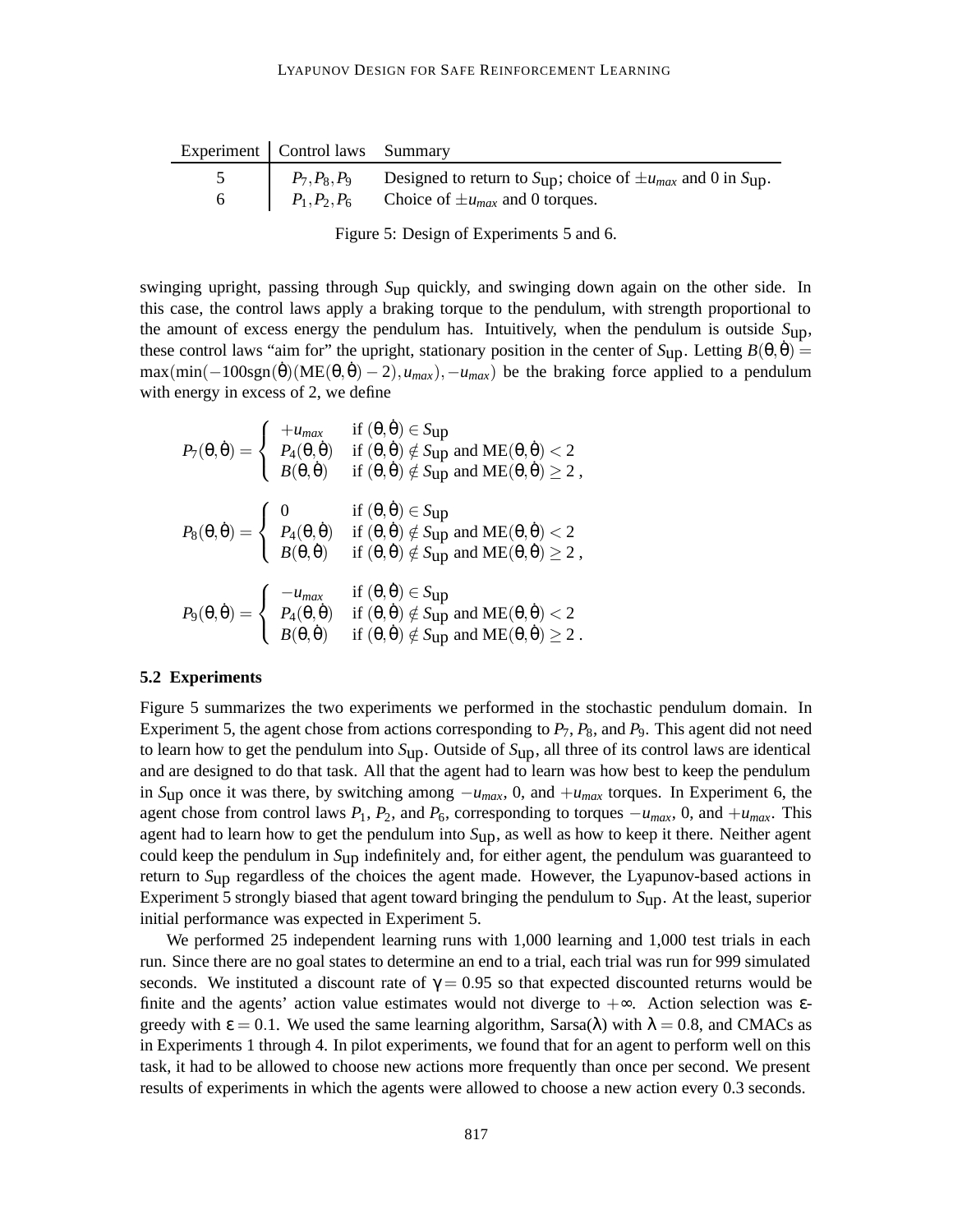

Figure 6: Mean, min, and max across runs of time spent not near upright during test trials.

|                 |             | Experiment 5 | Experiment 6 |
|-----------------|-------------|--------------|--------------|
| Cost of first   | Learn       | $523 \pm 11$ | $848 \pm 9$  |
| trial           | <b>Test</b> | $468 + 44$   | $922 \pm 28$ |
| Mean cost in    | Learn       | $366 \pm 8$  | $841 \pm 4$  |
| first 10 trials | Test        | $287 \pm 10$ | $925 \pm 8$  |
| Mean cost in    | Learn       | $279 \pm 5$  | $301 \pm 9$  |
| last 100 trials | <b>Test</b> | $193 \pm 7$  | $203 \pm 11$ |
| Highest cost    | Learn       | 555          | 964          |
| trials          | Test        | 635          | 999          |

Figure 7: Summary statistics for Experiments 5 and 6.

The pendulum dynamics were simulated using a time step size of 0.1 second. On each time step, 4*th*-order Runge-Kutta integration was used to compute the deterministic dynamics, after which a  $\alpha$  -order Runge-Rutta integration was used to compute the deterministic dynamics, after which<br>mean zero, standard deviation  $0.1\sqrt{0.1}$  Gaussian disturbance was added to the position variable.

#### **5.3 Results and Discussion**

Figure 6 displays learning curves representing the minimum, mean, and maximum test trial costs across the 25 runs. Note that trial cost is the same as time the pendulum spends outside of *S*up. These curves are not smoothed, and are plotted for the first 500 of the 1,000 total test trials. By way of comparison, the single best-performing control law for the task is *P*8, which keeps the pendulum in *S*up approximately 43% of the time, corresponding to an average trial cost of around 570.

The agent in Experiment 5 had better initial and final performance than the agent in Experiment 6, with its naive, constant-torque action formulation. There is less variance in its performance, and it completes most of its learning in the first few tens of trials. By contrast, the agent in Experiment 6 was still learning its policy after 300 trials. Even after 200 learning trials, in some test trials the pendulum spend no time in *S*up.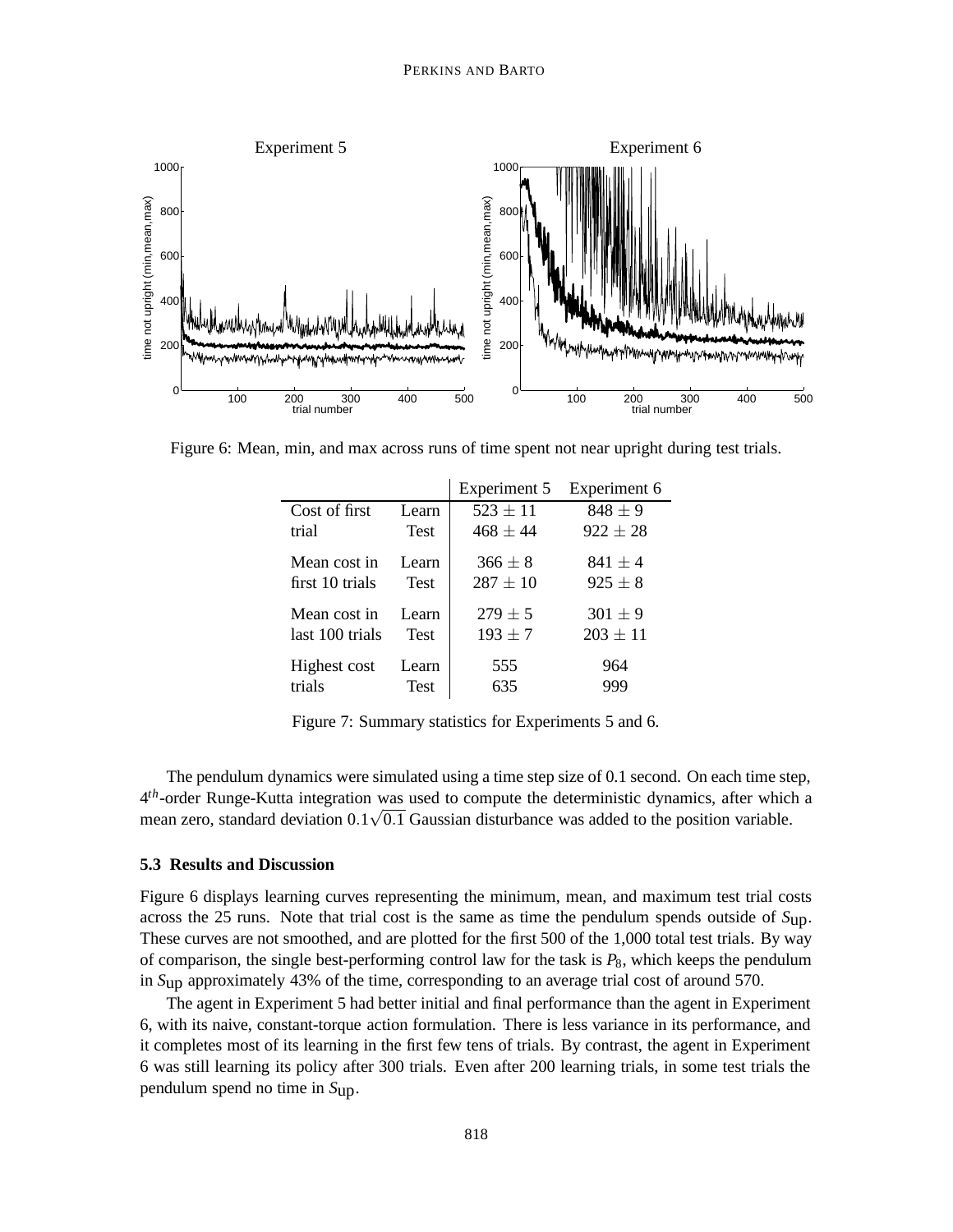Figure 7 presents detailed statistics supporting these observations. The difference in performance between the first trial and first ten trials of Experiment 5 indicates how much learning happened early on. Of course, trials were 999 seconds long, almost 4,000 decision steps, so it is not surprising that significant learning could take place in the first few trials. The performance figures for the final 100 test trials indicate that the agent in Experiment 5 did better than the agent in Experiment 6. However, the difference is on the edge of statistical significance. Although the shapes of the learning curves suggest that the agents had reached an asymptotic level of performance, it is possible that with further learning or tweaking of learning parameters, greater performance could be obtained. At any rate, the restriction in Experiment 5 to push the pendulum's energy towards 2 whenever it is not in *S*up appears not to have negatively impacted the agent's performance. The figures for the highest-cost trials demonstrate once again the benefits of Lyapunov-based designs in ensuring good performance. Even in the worst test trial in Experiment 5, the pendulum was in *S*up for more than one third of the 999 seconds. In the worst learning trial, the pendulum was near upright for almost half of the time. Experiment 6 included many test trials in which the pendulum spent no time in *S*up and some learning trials that were almost as bad.

### **6. Robot Arm Movement and Stabilization**

Robot arm, or manipulator, control is possible through the well-known technique of "feedback linearization," described below. Feedback linearization is an important tool in control theory and widely used in control practice as well. For robot arm control and other problems, however, control based on feedback linearization is notorious for being inefficient, slow, and "robotic", and/or for exerting unnecessarily high torques. Feedback linearization does not take advantage of the natural dynamics of the arm. Indeed, the main idea is to use control torque to eliminate most of the natural dynamics, making analytical solution of the problem possible. From an optimal control point of view, then, robot arm control remains an interesting and unsolved problem.

The last two problems we consider are simulated robot arm control problems. We treat the two largely simultaneously, as the only difference between them is that in one case the arm's dynamics are deterministic and in the other case the dynamics are stochastic. The same goal set, cost function, and sets of control laws are used for both versions of the dynamics.

#### **6.1 Dynamics and Controllers**

The robot arm is depicted in Figure 8. Its state is specified by three angular joint positions and three angular velocities. We use *x* to denote the state vector. The vector of joint positions and the vector of joint velocities are denoted by  $\Theta$  and  $\dot{\Theta}$  respectively. For the deterministic version of the dynamics, we use a standard frictionless model (Craig, 1989):

$$
\frac{d}{dt} \begin{bmatrix} \Theta \\ \dot{\Theta} \end{bmatrix} = \begin{bmatrix} \dot{\Theta} \\ H^{-1}(\Theta, \dot{\Theta}) (\tau - V(\Theta, \dot{\Theta}) - G(\Theta)) \end{bmatrix},
$$

where *H* is the inertia matrix,  $\tau$  is the vector of actuator torques applied at the joints, *V* is a vector modeling Coriolis and other velocity-dependent forces, and  $G$  is a vector modeling gravitational forces. For the stochastic version of the dynamics, we perturb the joint positions by noise that is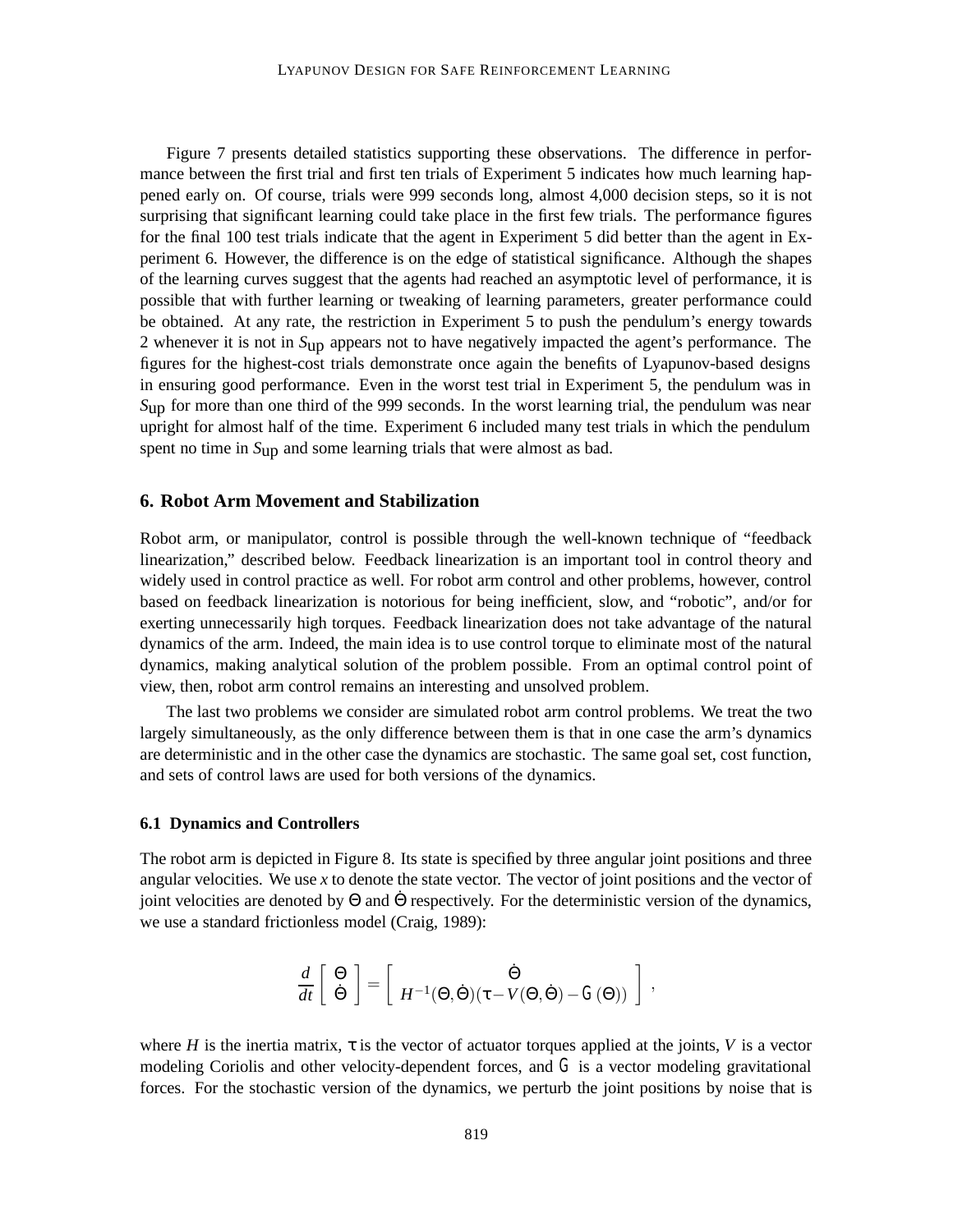

Figure 8: Diagram of the 3-link arm.

multiplicative in the joint velocities.<sup>2</sup>

$$
d\left[\begin{array}{c} \Theta \\ \dot{\Theta} \end{array}\right] = \left[\begin{array}{c} \dot{\Theta}(dt + 0.2dW) \\ H^{-1}(\Theta, \dot{\Theta})(\tau - V(\Theta, \dot{\Theta}) - G(\Theta))dt \end{array}\right] .
$$

Here, *W* should be interpreted as a vector of three independent Wiener processes with mean zero and standard deviation one. We assume joint positions are limited to the range  $[-\pi,+\pi]$ . If the dynamics try to push a joint's position out of this range, its position is held at the edge of the range (that is, at  $+\pi$  or  $-\pi$ ) and the joint's velocity is set to zero. We do not explicitly bound joint velocities.

The task is to move the arm to the goal set  $G_{arm} = \{x : ||x|| \le 0.01\}$ . This is a set of low-velocity states near to a fully-extended horizontal configuration,  $\Theta = 0$ . Rather than having a single initial state, we use an initial state distribution that is uniform over the configurations  $\Theta_0 = (a, b, -b)$  for  $a \in \{-\pi, -\frac{2}{3}\pi, -\frac{1}{3}\pi\}$  and  $b \in \{-\frac{1}{2}\pi, 0, +\frac{1}{2}\pi\}$ , with zero velocity.

As in Experiments 1 through 4, agents' actions correspond to choosing control laws to apply to the arm for a period of one second. Letting  $\tau(t)$ ,  $t \in [0,1]$ , denote the torques chosen by a control law during one second of control, and letting Θ(*t*) denote the joint positions the arm goes through during that time, we define the cost of choosing that control law to be  $\int_0^1 ||\Theta(t)||^2 + ||\tau(t) - \tau_0||^2 dt$ , where  $\tau_0$  is the amount of torque needed to hold the arm steady at the origin. Intuitively, this cost function penalizes the agent to the extent that the state is far from *Garm* and to the extent that large control torques, beyond the unavoidable  $\tau_0$ , are applied to the arm.

In pilot experiments, we found that it was virtually impossible for an agent to bring the arm to *Garm* using naive action formulations. With three joints to actuate and a range of torques that need to be applied to reach *Garm*, a sufficient set of constant-torque actions would be unmanageably large. We also found that a control law based on a linear approximation to the arm dynamics at the origin brought the arm into *Garm* for only a fairly small set of surrounding states. It is possible that learning algorithms explicitly designed to handle continuous action spaces could be successful on

<sup>2.</sup> There is no special reason for choosing multiplicative instead of additive noise, except to demonstrate another common noise model.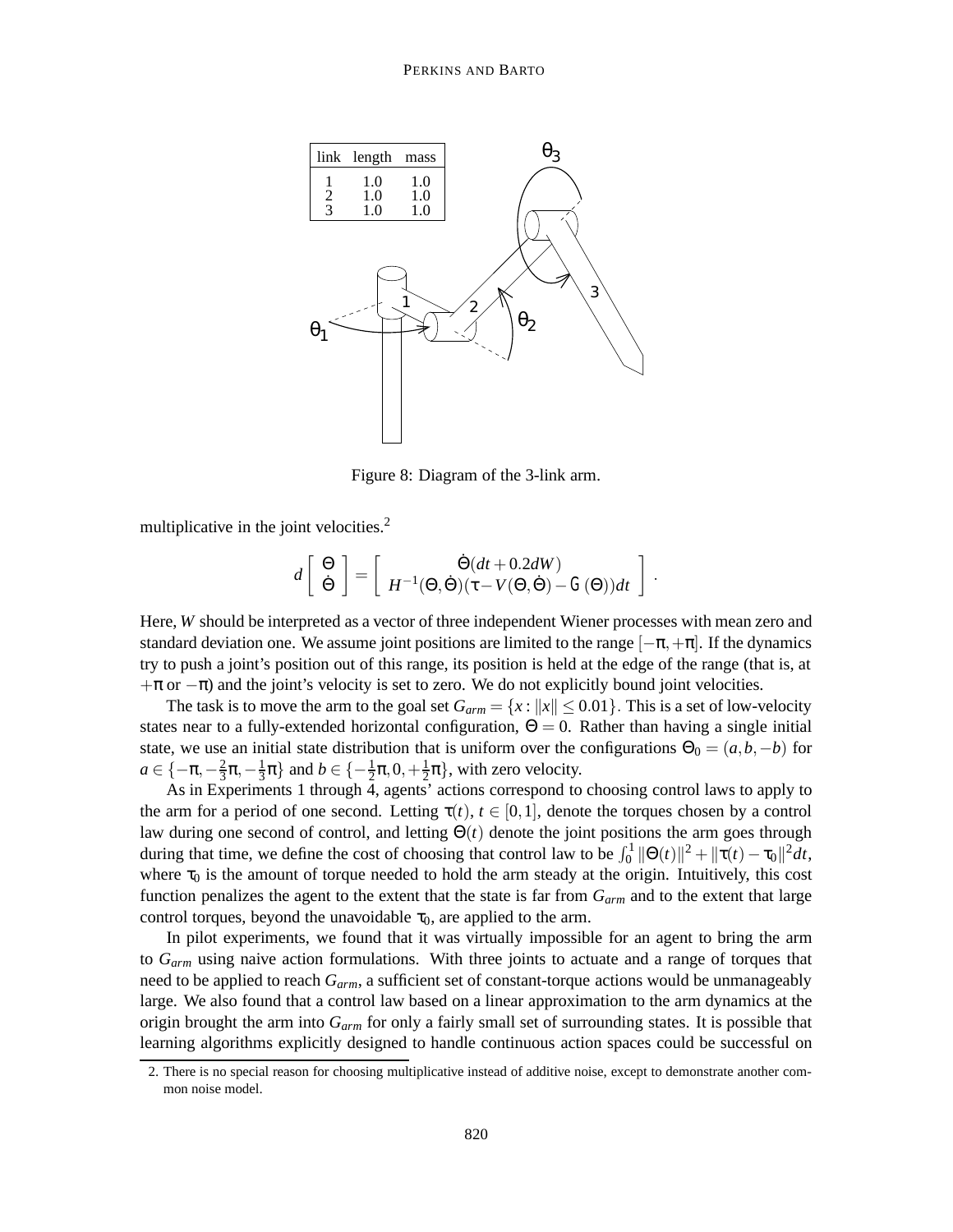the problem (for example, Gullapalli, 1992). However, we used the same approach that we found successful on the pendulum—defining a small set of well-chosen control laws with which an agent can learn to control the arm.

The standard method for controlling a robot arm is to combine feedback linearization with some form of linear system control (Craig, 1989). A simple approach to feedback linearization in the robot arm case is to reparameterize the control torque in terms of a vector *u* so that  $\tau = Hu + V + G$ . This puts the robot dynamics into the simple linear form

$$
\frac{d}{dt} \left[ \begin{array}{c} \Theta \\ \dot{\Theta} \end{array} \right] = \left[ \begin{array}{c} \dot{\Theta} \\ u \end{array} \right] ,
$$

for the deterministic case, and

$$
d\left[\begin{array}{c}\Theta\\ \dot{\Theta}\end{array}\right]=\left[\begin{array}{c}\dot{\Theta}(dt+0.2dW)\\ udt\end{array}\right],
$$

for the stochastic case. Since *H* is always non-singular, this transformation is lossless; any  $\tau$  can be achieved by the proper choice of *u*. Once the dynamics are expressed in linear form, linear control design methods apply. We use a linear-quadratic regulation (LQR) approach. This results in controllers that are able to move the arm to any desired configuration, and also provides the Lyapunov function which constrains one of the action sets we define below. We briefly describe the LQR approach. (See, for example, Vincent and Grantham, 1997, for a more thorough discussion.)

Consider a linear system of the form  $\dot{x} = Ax + Bu$ , where *x* is a state vector, *u* is a control vector, and *A* and *B* are constant matrices. Suppose we want to move this system to a target state  $x_T$  from any initial state  $x_0$ , and suppose we specify a control law for performing this task. Let  $x(t)$  be a system trajectory that results from that control law. The "quadratic" part of LQR says that the quality of that control law should be measured by the cost function  $\int_0^\infty [(\dot{x}(t) - x_T)'Q(x(t) - x_T) +$  $u(x(t))'Ru(x(t))]dt$ , where Q and R are symmetric positive-definite matrices of our choosing. That is, a quadratic penalty is associated with the deviation of the state,  $x(t)$ , from the target state,  $x<sub>T</sub>$ , and a quadratic penalty is associated with the control effort *u*. If we restrict ourselves to control laws of the form  $u = -K(x - x_T)$ , where *K* is a constant "gain" matrix, then the optimal *K* can be found by solving a matrix algebraic Ricatti equation. This equation is typically solved numerically, though in the present case it can readily be solved by hand (Perkins, 2002). By varying our choices of *Q* and *R*, we can produce *K*'s that represent different tradeoffs between the speed of approaching  $x_T$  and the size of the control effort,  $u$ , that is applied.

Note that the cost function of our optimal control problem and the cost function of the LQR design are similar in form. Both include a quadratic penalty on the deviation of the state from the target and a quadratic penalty on control effort. A key difference is that the LQR design penalizes *u*, which is just a part of the total torque,  $\tau = Hu + V + G$ , applied by a feedback linearization-LQR design. This is one reason that robot arm control based on feedback linearization tends to be unsatisfactory from an optimal control point of view. When one designs a controller for an arm in feedback-linearized form, one treats *u* as if it were the only control effort being applied. Really, the control effort that ought to be minimized is  $\tau$ , or  $\tau - \tau_0$ , and the dynamics that should be exploited, given by  $H$ ,  $V$ , and  $G$ , are all hidden by the feedback linearization transformation. All the control laws we design for the arm are based on the linear feedback transformation. By specifying a cost function that accounts for the true effort of controlling the arm, however, we hope to re-instill some sensitivity to the arm's natural dynamics. By trying to minimize this cost function,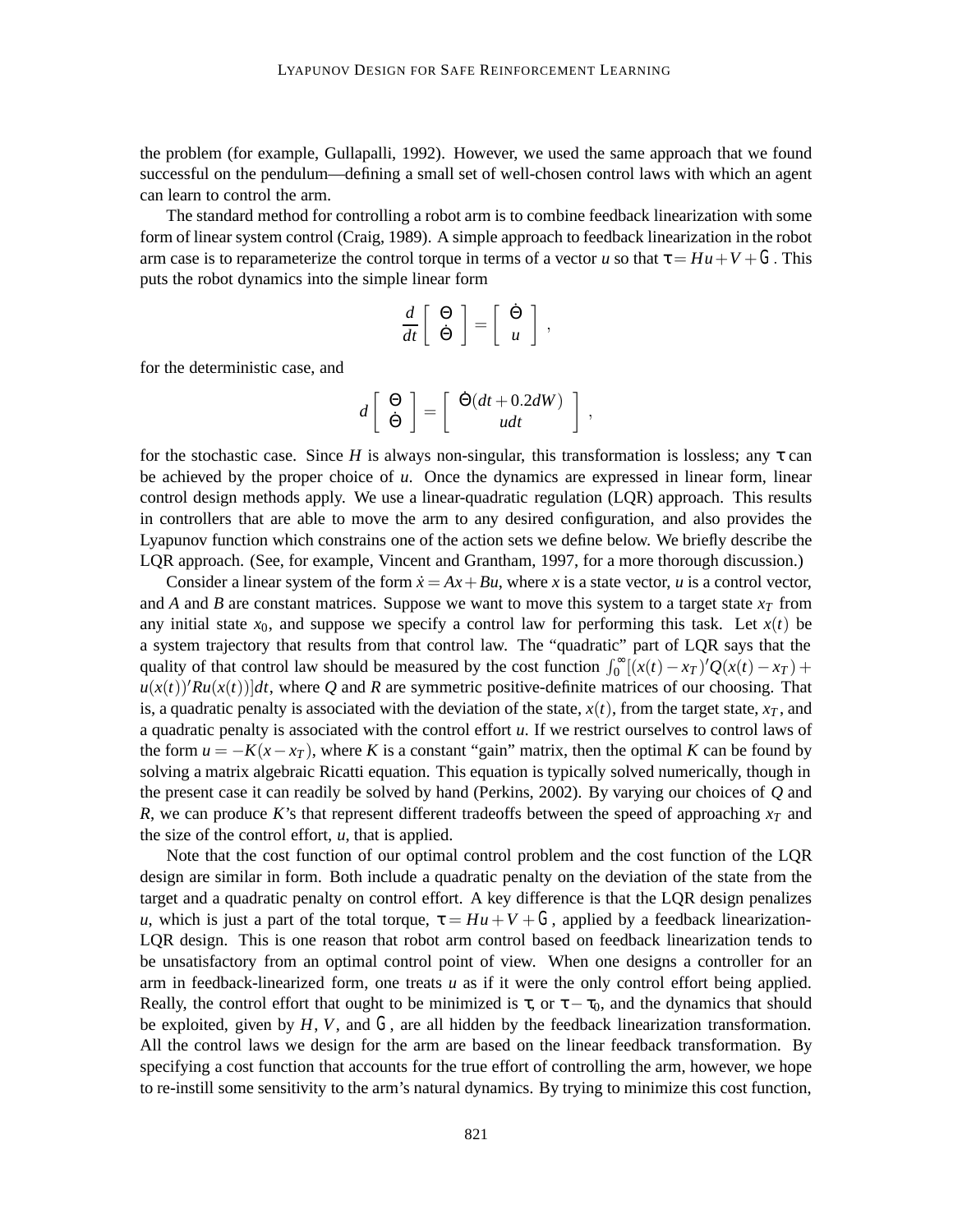our reinforcement learning agents are able to discover policies for controlling the arm that use less real effort and/or less time than a standard LQR design.

We define five controllers based on the feedback linearization transformation and LQR design. That is, each controller chooses  $\tau = Hu + V + G$ , where *u* is chosen by an LOR design. Let  $LQR(Q,R)$  stand for the gain matrix resulting from LQR design with penalty matrices  $Q$  and  $R$ ; let  $Q_0$  be the matrix with diagonal  $\{1,1,1,0.01,0.01,0.01\}$ ; let  $R_0$  be the  $3 \times 3$  identity matrix; let  $K=LQR(Q_0, R_0)$ ; and let  $\Theta_4$ , and  $\Theta_5$  respectively be the joint position vectors  $[-\frac{1}{2}\pi, \frac{1}{2}\pi, -\pi]$ , and  $[-\frac{1}{2}\pi, -\frac{1}{2}\pi, \pi]$ . Our first five control laws for the arm are

$$
A_1(\Theta, \dot{\Theta}) = -H(\Theta, \dot{\Theta})K \begin{bmatrix} \Theta \\ \dot{\Theta} \end{bmatrix} V(\Theta, \dot{\Theta}) + G(\Theta),
$$
  
\n
$$
A_2(\Theta, \dot{\Theta}) = -H(\Theta, \dot{\Theta})K_2 \begin{bmatrix} \Theta \\ \dot{\Theta} \end{bmatrix} V(\Theta, \dot{\Theta}) + G(\Theta) \text{ where } K_2 = \text{LQR}(4Q_0, R_0),
$$
  
\n
$$
A_3(\Theta, \dot{\Theta}) = -H(\Theta, \dot{\Theta})K_3 \begin{bmatrix} \Theta \\ \dot{\Theta} \end{bmatrix} V(\Theta, \dot{\Theta}) + G(\Theta) \text{ where } K_3 = \text{LQR}(Q_0, 4R_0),
$$
  
\n
$$
A_4(\Theta, \dot{\Theta}) = -H(\Theta, \dot{\Theta})K \begin{bmatrix} \Theta - \Theta_4 \\ \dot{\Theta} \end{bmatrix} V(\Theta, \dot{\Theta}) + G(\Theta),
$$
  
\n
$$
A_5(\Theta, \dot{\Theta}) = -H(\Theta, \dot{\Theta})K \begin{bmatrix} \Theta - \Theta_5 \\ \dot{\Theta} \end{bmatrix} V(\Theta, \dot{\Theta}) + G(\Theta).
$$

The intuitions behind these control laws are as follows. The first three control laws move the arm to the origin, which is in the center of the goal set, *Garm*. They move the arm there at different rates, however. *Q*<sup>0</sup> primarily penalizes the arm's position for being far from the zero position, putting relatively little weight on the arm's velocity being different from zero. This reflects the fact that we want the arm to be moved to the goal position, but we are not particularly concerned about the velocity of the arm as it goes to the goal.  $R_0$  puts a unit penalty on control effort,  $u$ , so the  $A_1$  design represents an equal balance between getting the arm to the zero position and exerting control effort. *A*<sup>2</sup> uses a higher penalty on the distance to the goal position; this control law tends to move the arm to the origin more quickly than  $A_1$  by using a larger control effort,  $u$ .  $A_3$  is biased in the opposite direction. The final two control laws,  $A_4$  and  $A_5$ , do not move the arm into  $G_{arm}$  at all. They move it to the configurations  $\Theta_4$  and  $\Theta_5$  respectively, which are 90 degrees from  $G_{arm}$  with the outer two links of the arm folded in. This can be useful because when the arm is folded, its moment of inertia around the first joint is reduced, allowing it to be swung around that joint with little actual torque.

Under the deterministic dynamics, each of the control laws  $A_1$ ,  $A_2$ , and  $A_3$  individually cause the arm to asymptotically approach the origin, and thus enter  $G_{arm}$ , from any initial state. The standard proof that an LQR design causes the controlled system to asymptotically approach the target point uses a Lyapunov argument. Any LQR controller causes system trajectories that descend on a simple positive-definite quadratic function,  $(x - x_T)'V(x - x_T)$ . The time derivative of this function along system trajectories is  $(x - x_T)U(x - x_T)$ , where *U* is a symmetric negative-definite matrix. The matrices *V* and *U* are readily constructed from the computations that are required to generate the gain matrix *K* (Vincent and Grantham, 1997). We take the matrix *V* corresponding to  $A_1$  to define our Lyapunov function  $L_{arm} = x'Vx$ . Since the time derivative of  $L_{arm}$  is negative-definite under  $A_1$ ,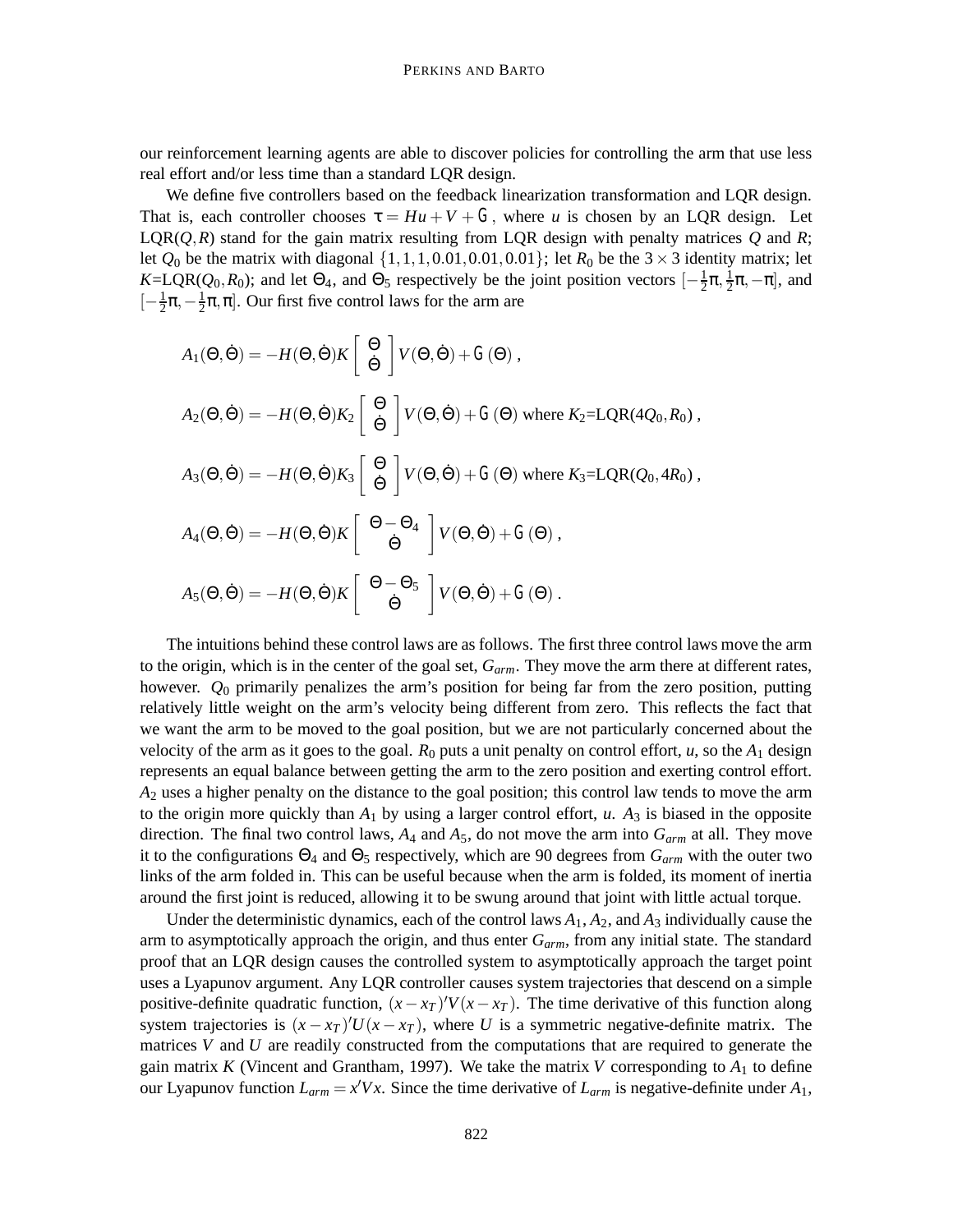it is bounded below zero outside of *Garm*. Thus from any initial state, during any one second period, *A*<sup>1</sup> causes the arm to either enter *Garm* or descend on *Larm* by an amount at least ∆.

Control laws  $A_2$  through  $A_5$  do not always cause descent on  $L_{arm}$ , but we can readily define similar controllers that do. Let *C* be any control law. We can define an *Larm*-descending version as

$$
LD(C, \Theta, \dot{\Theta}) = \begin{cases} C(\Theta, \dot{\Theta}) & \text{if } L_{arm}(\Theta, \dot{\Theta}) \ge 0.1 \text{ and } C(\Theta, \dot{\Theta}) \text{ causes } \frac{d}{dt} L_{arm}(\Theta, \dot{\Theta}) \le -0.1\\ A_1(\Theta, \dot{\Theta}) & \text{otherwise.} \end{cases}
$$

We define four more control laws for the arm as the *Larm*-descending versions of control laws *A*<sup>2</sup> through  $A_5$ .

 $A_6(\Theta, \dot{\Theta}) = L D(A_2, \Theta, \dot{\Theta})$ ,  $A_7(\Theta, \dot{\Theta}) = L D(A_3, \Theta, \dot{\Theta})$ ,  $A_8(\Theta, \dot{\Theta}) = L D(A_4, \Theta, \dot{\Theta})$ ,  $A_9(\Theta, \dot{\Theta}) = L D(A_5, \Theta, \dot{\Theta})$ .

**Theorem 4** *For the deterministic arm dynamics, there exists*  $\Delta > 0$  *such that for any s*  $\notin$  *G<sub>arm</sub>, if the arm is controlled for one second by A*1,*A*6,*A*7,*A*8*, or A*9*, then either the arm enters Garm or the resulting state is at least*  $\Delta$  *lower on L<sub>arm</sub>. For the stochastic arm dynamics, there exists*  $\Delta > 0$ *and p* > 0 *such that for any s*  $\notin G_{arm}$ , *if the arm is controlled for one second by*  $A_1, A_6, A_7, A_8$ *, or A*9*, then with probability at least p either the arm enters Garm or the resulting state is at least* ∆ *lower on Larm. For either set of dynamics, in any trajectory created by switching among any of the controllers*  $A_1$ ,..., $A_9$ *, the system state stays bounded at all times.* 

**Proof sketch:** First, we argue boundedness. The Θ component of the state is bounded at all times in the region  $[-\pi,\pi]^3$ . The only concern, then, is with the velocity component of the state, Θ˙ . All of the control laws above are LQR controllers or combinations of LQR controllers for the feedback-linearized arm. Each LQR controller has feedback gains on the joint velocities which tend to slow each joint down. That is, the acceleration of joint *i* follows the rule:  $\ddot{\Theta}(i) = -a(\Theta(i) \Theta_T(i) - b\dot{\Theta}(i)$ , where *a* and *b* are positive constants and  $\Theta_T(i)$  is the *i*<sup>th</sup> component of the target configuration for the LQR controller. Since  $\Theta$  is bounded, for velocities larger in magnitude than some  $V \in \mathbb{R}$ , this rule results in braking force which reduces the joint's velocity regardless of its position. The only way for a joint velocity to be greater than  $V$  is if it starts that way—that is, if  $\|\dot{\Theta}_0\|_{\infty} > V$ . Thus, at all times in a trajectory, the joint velocities are bounded by max( $V, \|\dot{\Theta}_0\|_{\infty}$ ).

Next, we establish descent under controllers  $A_1$ ,  $A_6$ ,  $A_7$ ,  $A_8$ , and  $A_9$ . For the deterministic dynamics,  $A_1$  keeps  $\frac{d}{dt}L_{arm}$  bounded below zero off of  $G_{arm}$ . Specifically, we have  $\frac{d}{dt}L_{arm} \le \sup_{x \notin G_{arm}} x'Ux$ , where *U* is the negative-definite matrix giving the time derivative of the Lyapunov function at state *x*.  $A_6$ ,  $A_7$ ,  $A_8$ , and  $A_9$  also keep  $\frac{d}{dt}L_{arm}$  bounded below zero, by construction. It is immediate, therefore, that for any of these control laws, one second of control either brings the arm into *Garm* or results in a state lower on *Larm* by at least some ∆. The same property holds for the stochastic dynamics, but with probability *p*. With zero-mean noise, one can argue that there is some probability *p* that one second of control results in a state within ε of the state that would result under the deterministic dynamics. Thus, there is at least probability  $p$  that the arm enters  $G_{arm}$  or results in a state lower on  $L_{arm}$  by  $\Delta/2$  (for example), where  $\Delta$  is the amount of descent guaranteed under the deterministic dynamics.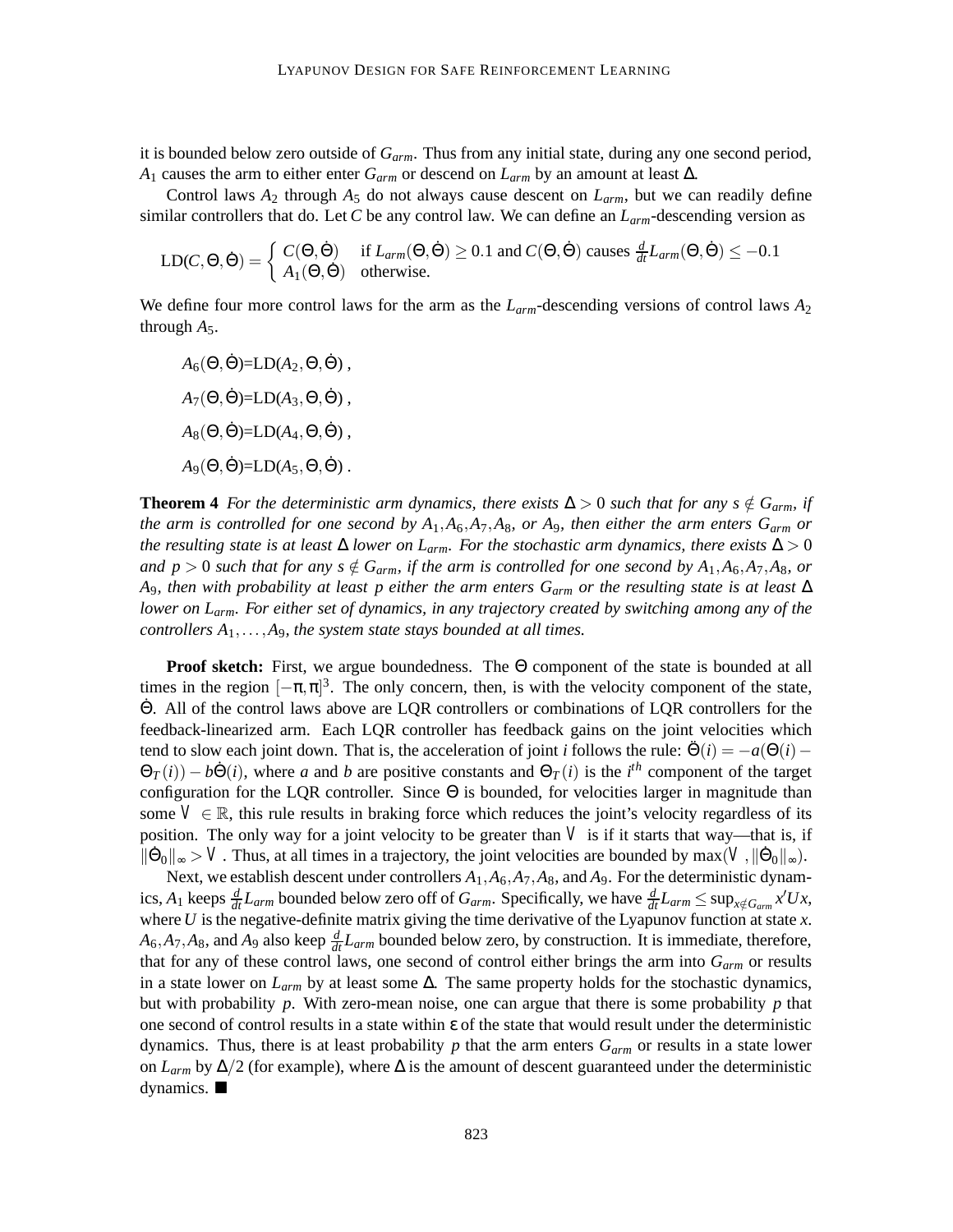| Experiment | <b>Dynamics</b> | Control laws | Summary                                                                  |
|------------|-----------------|--------------|--------------------------------------------------------------------------|
|            |                 |              | deterministic $A_1, A_6, A_7, A_8, A_9$ Descent on $L_{arm}$ guaranteed. |
| 8          | deterministic   |              | $A_1, A_2, A_3, A_4, A_5$ Descent possible, not guaranteed.              |
| Q          | stochastic      |              | $A_1, A_6, A_7, A_8, A_9$ Probabilistic descent on $L_{arm}$ .           |
| 10         | stochastic      |              | $A_1, A_2, A_3, A_4, A_5$ Descent possible, not guaranteed.              |

Figure 9: Design of Experiments 7 through 10.

# **6.2 Experiments**

We performed four experiments in the robot arm domain, as outlined in Figure 9. Experiments 7 and 8 used the deterministic version of the dynamics, while Experiments 9 and 10 used the stochastic version. In Experiments 7 and 9, the agent chose from five actions, corresponding to the control laws  $A_1, A_6, A_7, A_8$ , and  $A_9$ . In Experiments 8 and 10, the agent chose from actions corresponding to the control laws  $A_1$ ,  $A_2$ ,  $A_3$ ,  $A_4$ , and  $A_5$ .

For each experiment, we ran 25 independent runs of Sarsa( $\lambda$ ) with  $\lambda = 0.8$ . Each run consisted of 1,000 blocks, or suites, of 18 trials—one learning trial from each of the states in our initial state distribution, followed by one test trial from each initial state. Action selection was ε-greedy with  $\varepsilon$  = 0.1. Action value functions were represented using a separate CMAC function approximator for each action. Each CMAC covered the region of state space:  $[-\pi, \pi]^3 \times [-5, 5]^3$ . Each CMAC had 20 layers, dividing each dimension into 5 equal-sized bins, with offsets being random. The learning rate for the  $k^{th}$  update of a tile's weight was  $1/\sqrt{k}$ . Trials were terminated after 250 time steps if they did not reach *Garm*.

The deterministic arm dynamics were simulated using 4*th*-order Runge-Kutta integration with a fixed time step size of 0.1 seconds. The stochastic dynamics were simulated by computing the deterministic dynamics and then multiplying the change to each joint position by one plus a Gaussian random disturbance with mean zero and standard deviation  $0.2\sqrt{0.1}$ .

By Theorem 4, the formulation of Experiment 7 satisfies the conditions of Theorem 1 with  $T = G_{arm}$ . Thus, that agent was guaranteed to control the arm to  $G_{arm}$  on every trial (Property 2). If we assume that, once the arm enters  $G_{arm}$ , it continues to be controlled according to  $A_1$ , then the arm remains in *Garm* and asymptotically approaches the origin (Properties 3 and 5). Since we know that all of the controllers available in Experiment 7 descend on  $L_{arm}$ , a trajectory that starts at state  $x_0$  is guaranteed not to leave the region  $\{x : L(x) \leq L(x_0)\}$  (Property 1), which can be viewed as a safety property. For Experiment 9, Theorem 4 implies that the conditions of Theorem 2 are satisfied, thus this agent had a probability one guarantee of controlling the arm to *Garm* on every trial. Under the stochastic dynamics, no control law can guarantee keeping the arm in *Garm*. However, one can show using arguments based on martingale theory that *A*1, for example, has some chance of keeping the arm in  $G_{arm}$  forever. This is possible because the position disturbance, which is multiplicative in  $\Theta$ , vanishes as  $\dot{\Theta} \rightarrow 0$ . We do not delve into these arguments here, but see, for example, the book by Kushner (1971).

The agents in Experiments 8 and 10 were not guaranteed to choose descending actions during testing trials, hence there was no guarantee that these agents would bring the arm to *Garm*. During learning trials, however, the ε-greedy action selection strategy meant that there was at least probability 0.1 on every time step that these agents would choose an action that causes descent (for certain,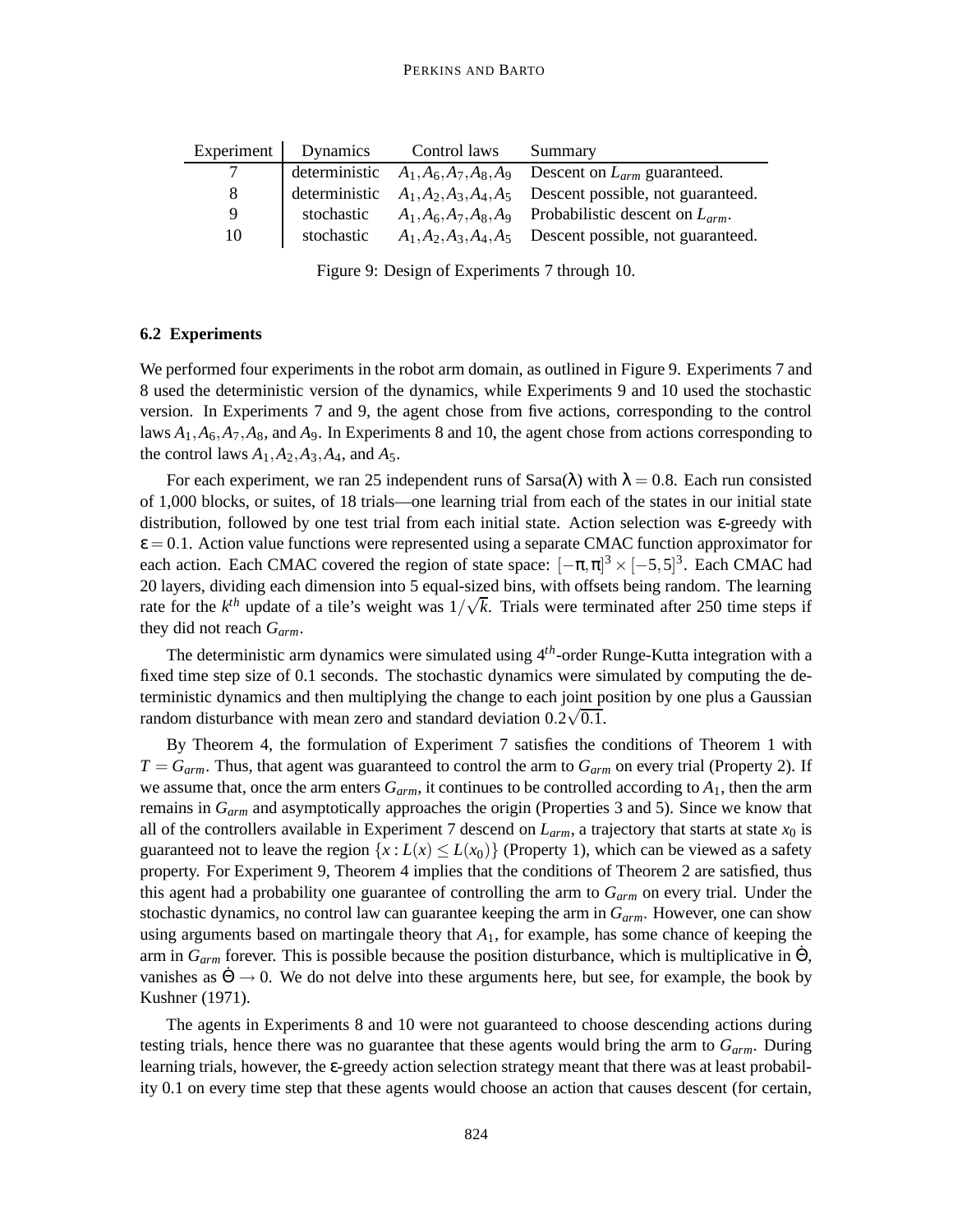

Figure 10: Mean, min, and max test suite costs across runs.

or with some probability). Thus, from Theorems 2 and 4, these agents were guaranteed to bring the arm to *Garm* during learning trials, if given enough time.

### **6.3 Results and Discussion**

Learning curves for the four experiments are displayed in Figure 10. We define the cost of a test suite (a set of nine test trials, one from each initial state) to be the average of the costs of the nine trials. The curves plot the minimum, mean, and maximum test suite costs, across runs, for the first 200 of 1,000 test suites. Using control law *A*<sup>1</sup> alone generates a test suite cost of 434 under the deterministic dynamics and 448, on average, under the stochastic dynamics.

Results for the two agents with the Lyapunov-based theoretical guarantees appear in the left column. Compared to the corresponding results in the right column, the Lyapunov-based designs exhibit superior initial performance, lower-variability performance, and more rapid learning. The agents in Experiments 8 and 10, however, show better performance in the long term. Comparing the curves of the deterministic-dynamics experiments in the top row with the curves in the bottom row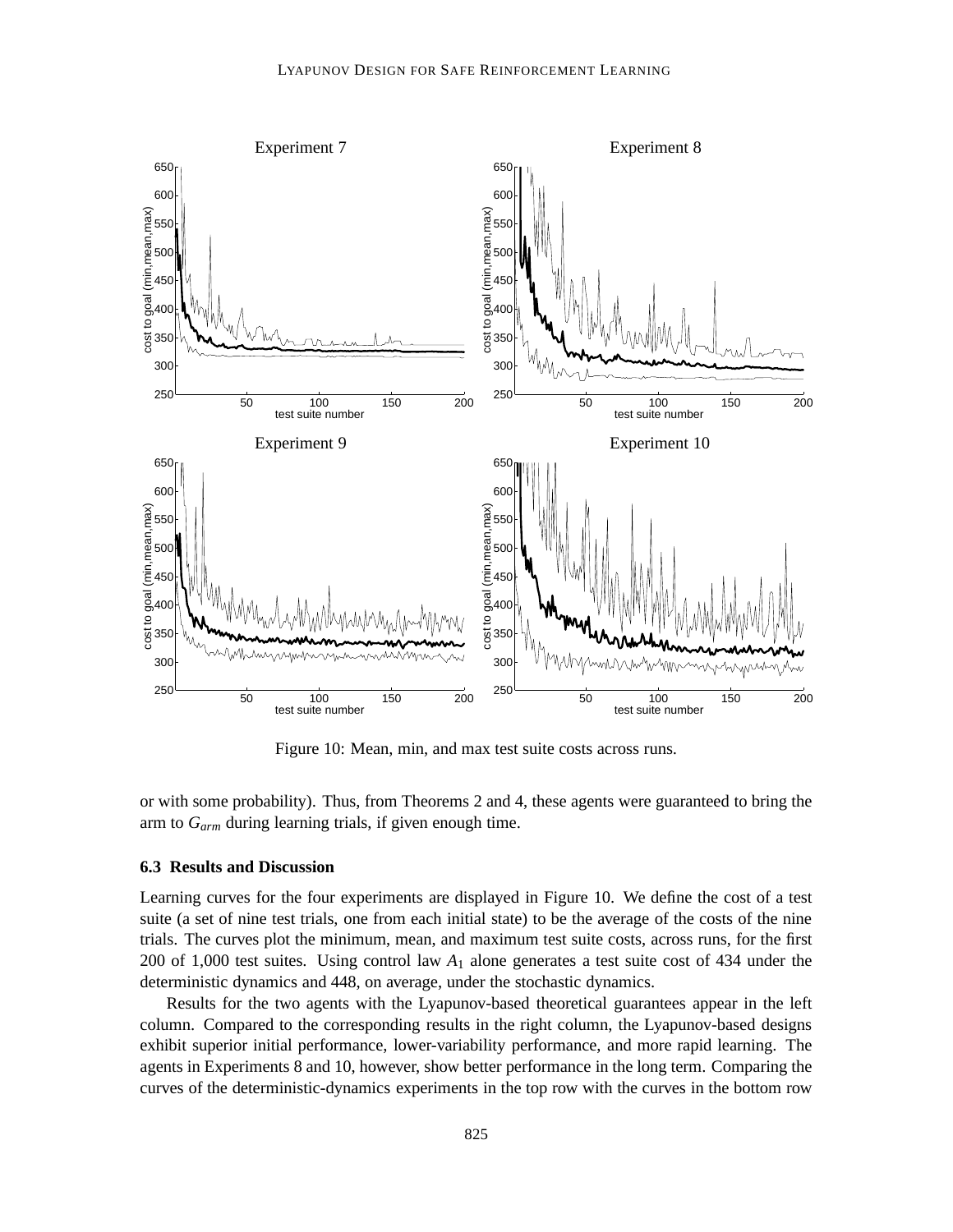|                     |             | Expt. 7       | Expt. 8           | Expt. 9       | Expt. $10$      |
|---------------------|-------------|---------------|-------------------|---------------|-----------------|
| Mean trial cost in  | Learn       | $478 \pm 7$   | $806 \pm 19$      | $491 \pm 6$   | $862 \pm 24$    |
| first 10 suites     | <b>Test</b> | $445 \pm 12$  | $2,219 \pm 1,900$ | $458 \pm 9$   | $1,168 \pm 950$ |
| Mean trial cost in  | Learn       | $353 \pm 2.5$ | $442 \pm 4.3$     | $360 \pm 3.0$ | $474 \pm 4.9$   |
| last 100 suites     | <b>Test</b> | $320 \pm 1.8$ | $284 \pm 1.5$     | $327 \pm 2.7$ | $308 \pm 1.5$   |
| Highest cost suites | Learn       | 749           | 2,301             | 818           | 1,952           |
|                     | Test        | 820           | 161,710           | 768           | 55,364          |
| Highest cost single | Learn       | 2,525         | 7,920             | 2,814         | 7,424           |
| trials              | Test        | 2,412         | 244,510           | 2,488         | 244,580         |
| Longest trials      | Learn       | 11.7          | 83.8              | 12.4          | 63.9            |
| (seconds)           | <b>Test</b> | 10.9          | timeout           | 12.4          | timeout         |

Figure 11: Summary statistics for Experiments 7–10.

shows that the position disturbance in the stochastic dynamics has essentially no qualitative effect on learning. Its primary effect is to make performance during learning and test trials more noisy.

Summary statistics are presented in Figure 11. For the most part, these statistics support what is visible in the learning curves—better initial performance and lower variability performance for the agents with a Lyapunov-descent constraint, but better final performance for the unconstrained agents. One thing not readily observed from the learning curves is the powerful effect Lyapunovdescent constraints have on worst-case behavior. In the worst test suites and the worst individual test trials, agents without Lyapunov constraints incurred two orders of magnitude more cost than the constrained agents. There was a similar disparity in the durations of the longest trials for the two types of agents. As in the other experiments above, Experiments 7–10 demonstrate that constraining an agent to descend on a Lyapunov function is important in ensuring reasonable performance. Merely providing actions that are designed using Lyapunov analysis does not ensure good behavior.

## **7. Related Work**

The methods for safe agent design that we propose in this paper rely on qualitative analysis ideas that have been under development for more than a century. Lyapunov originally developed the idea of a Lyapunov function late in the 19*th* century. The idea that there is more than one way for a system to descend on a given Lyapunov function, and that this freedom can be used to optimize secondary criteria, dates back at least to Kalman and Bertram's early survey of Lyapunov function methods (1960). Subsequent work has used this observation in various ways, sometimes to optimize a cost function as we do here, and sometimes to produce controllers with improved stability or robustness properties. (See, for example, Krstić et al., 1995; Freeman and Kokotović, 1996; and Sepulchre et al., 1997, for work of this sort and further references.) Viewed in this light, the primary novelty of our work is the application of these ideas to learning systems, in which we are concerned with on-line learning behavior and cannot necessarily trust the behavior of a learned policy.

In the field of reinforcement learning there has been increasing interest in issues of safe agent design. In work quite similar to ours, Singh et al. (1994) propose an action formulation for a reinforcement learning agent in which action choice is a convex combination of the gradient directions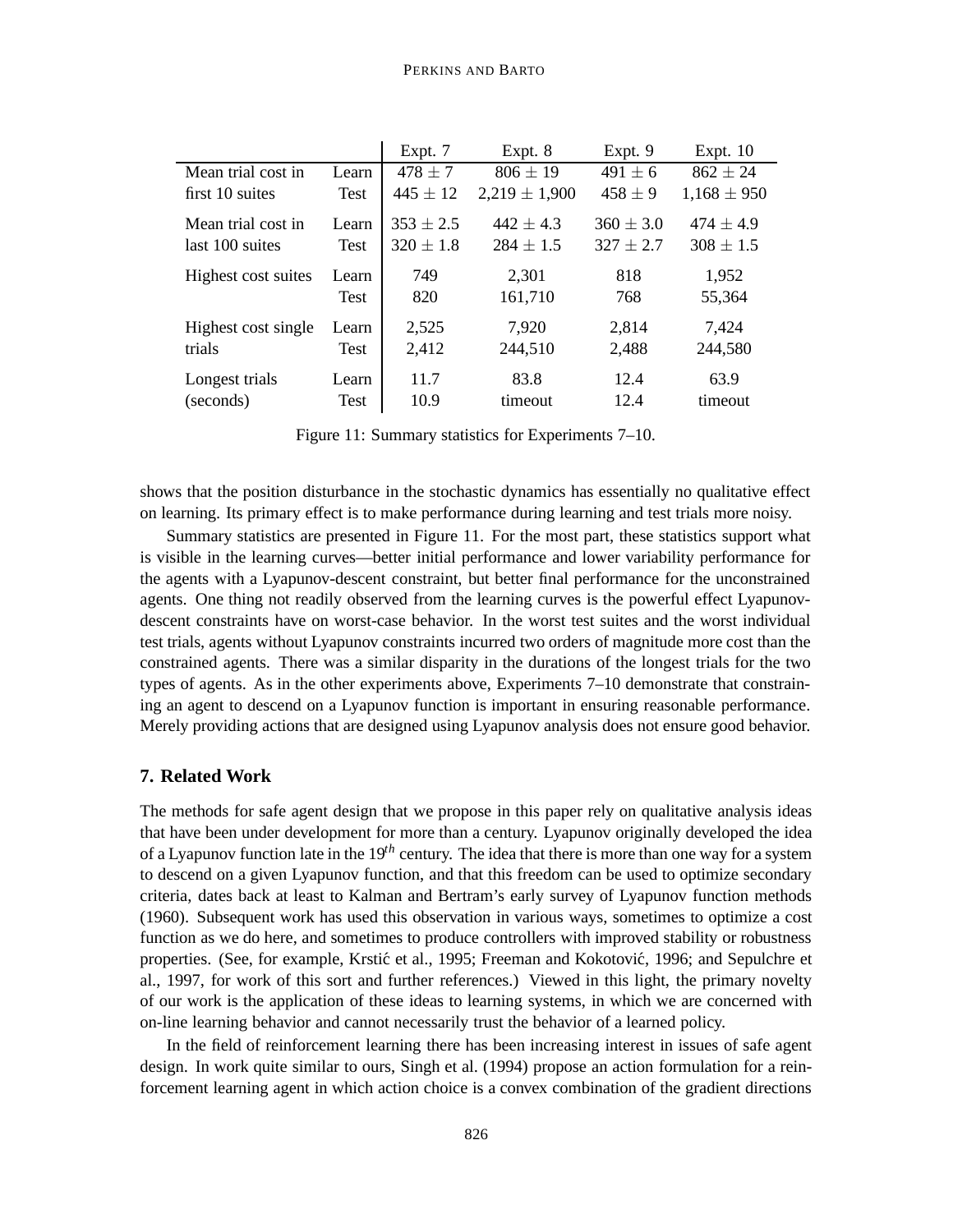of two different Lyapunov functions. In their robot motion planning setting, there are two natural candidates for Lyapunov functions, and the agent can follow arbitrary convex combinations of their two gradients and still enjoy collision-free control. In general, however, this method of combining Lyapunov functions does not retain the beneficial properties of either. Huber and Grupen (1997, 1998a,b) apply reinforcement learning to robotics problems in which the system state is defined by the status of a set of lower-level closed-loop controllers. Reinforcement learning is used to choose which low-level controllers to activate, but, from the start, actions that violate basic safety constraints are eliminated from the set of admissible actions. In spirit, this is quite similar to our approach; domain knowledge is used to constrain the agent to a set of safe behaviors. One important difference with our approach is that we do not stop at ensuring safety. Successful behavior, in terms of bringing the environment to a goal state or other desirable states, is also guaranteed.

Kretchmar (2000) has recently proposed a method that combines reinforcement learning with robust control theory to achieve safe learning of controllers for systems with partially-unknown dynamics. In simulation, his approach works well for realistic regulation problems. However, the forms of system dynamics and learning agents that are allowed by his theory are limited. Our approach applies to a much broader range of agents and environments. In its present form, however, our approach requires explicit knowledge of a Lyapunov function, making it difficult to treat problems in which the environment dynamics are not known a priori. We suggest some means to address this issue in our discussion of future work.

Gordon (2000) has recently proposed learning methods in which each control improvement suggested by learning is first verified for safety using model-checking techniques. Like the work of Kretchmar, and unlike ours, her approach uses on-line verification to ensure learning never results in an unsafe system.

Schneider (1997) and Neuneier and Mihatsch (1999) propose learning methods that pay attention to the variability of outcomes, resulting in learned controllers that are risk-averse. Although there are no theoretical guarantees on the performance of these learning algorithms, the goal of more reliable, safer learning is the same as ours.

#### **8. Conclusions**

We have shown that by relying on qualitative control design methods, one can construct reinforcement learning agents that provably enjoy basic safety and performance guarantees. Our primary approach relies on constructing sets of base-level control laws using Lyapunov domain knowledge. These control laws are designed so that any policy of switching among them enjoys basic safety and performance guarantees. With this approach, any reinforcement learning algorithm can be applied to the problem of learning a high-quality control policy, and reasonable performance is maintained at all times. Our work has focused on Lyapunov-based design methods, which are primarily applicable to stabilization, regulation, and tracking problems. However, we have also demonstrated the utility of other control design methods, such as approximating nonlinear dynamics by linear functions, feedback linearization, and linear-quadratic regulator control. Our general contention is that, in approaching a reinforcement learning problem, it is a mistake to ignore the wide variety of analytical tools and design methods that have been developed by control theorists, engineers, and roboticists. Incorporating these ideas into the designs of reinforcement learning agents allows for safer, more reliable, and more rapid learning, and renders tractable problems that are very difficult or impossible to solve with naive agent designs.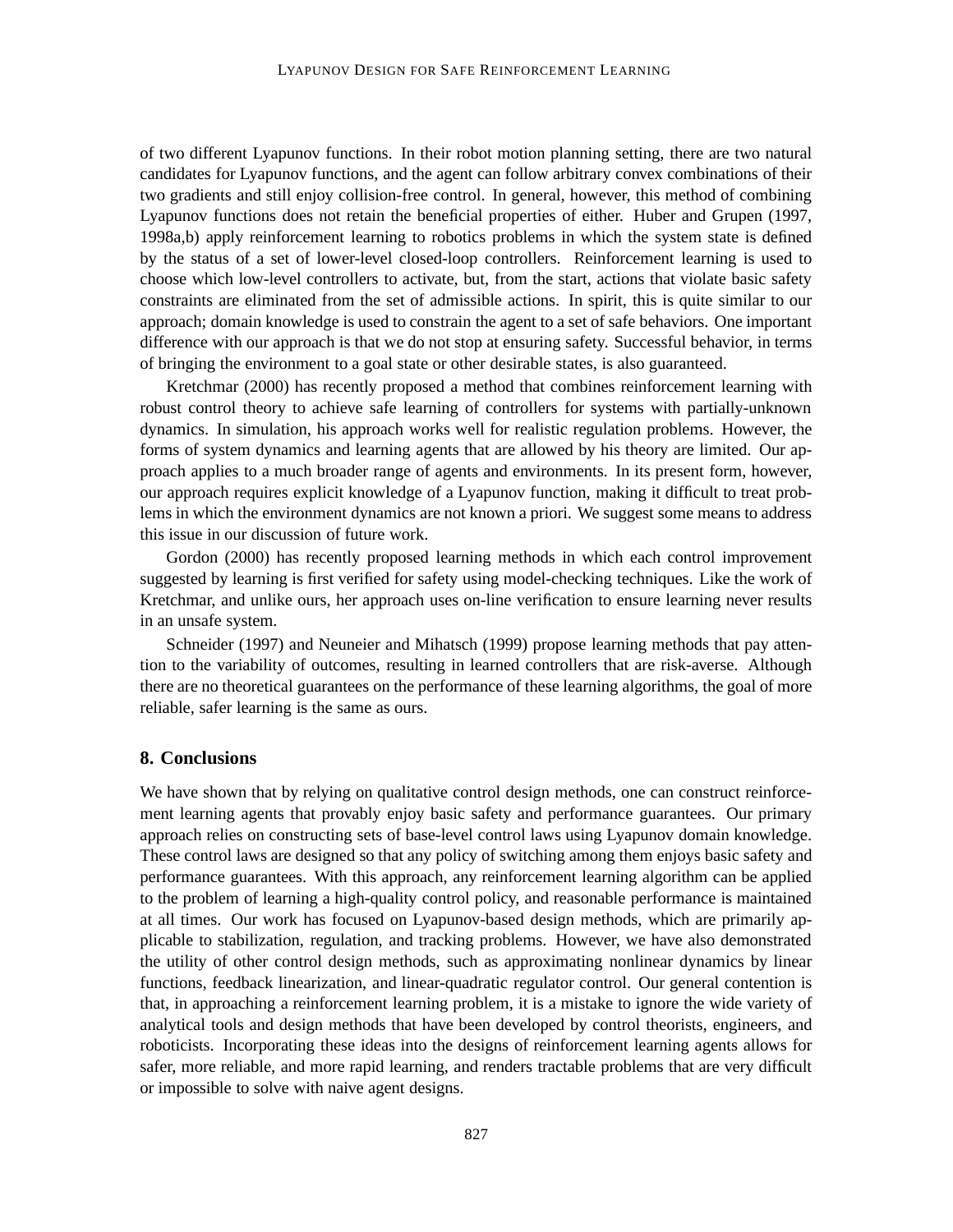# **9. Future Work**

In Section 3.1 we presented two theorems that are useful for designing safe reinforcement learning agents. One of these is mainly relevant to deterministic environments, while the other is applicable to stochastic environments as well. This second theorem is somewhat atypical in comparison with the stochastic stability literature (for example, Kushner, 1971, Meyn and Tweedie, 1994). In particular, our assumption of a global upper bound on the Lyapunov function is unusual. We have found this theorem useful for our example domains—its conditions are easy to check—and it seems a natural way of extending Theorem 1 to the stochastic case. However, other types of descent conditions might be more appropriate for other domains. For example, the supermartingale property requires that the expected value of the Lyapunov function at the next state is less than or equal to its value at the current state. Kushner (1971) and Meyn and Tweedie (1993) describe this and a number of other stochastic descent conditions from which useful qualitative safety and stability properties can be deduced. Developing versions of these conditions that can be applied to reinforcement learning agents is one topic for future investigation.

Being able to construct a safe space of behaviors for an agent opens up new possibilities for anytime approximate optimal control. In particular, we are presently looking at the grid-based approximate dynamic programming approaches that are often applied to continuous-state control problems of the sort we considered in this paper (Kushner and Dupuis, 1992, Fleming and Soner, 1993). Using fine grids, one is able to compute near-optimal policies, but there is difficulty in scaling these approaches to high-dimensional problems. Using a variety of tricks, including intelligentlyallocated variable-resolution grids, Munos and Moore (2002) recently reported being able to solve problems with at most four- or, to a degree, five-dimensional state spaces. With coarse grids, one can approach problems of higher dimension. But coarse grids may result in no solution at all (for example, if a goal set appears unreachable from some grid point) or may result in a policy of very poor quality, possibly one that incurs infinite cost (Gordon, 1999). If, however, one can use qualitative domain knowledge to restrict attention to a space of qualitatively satisfactory policies, then we know that a grid-based approximate dynamic programming algorithm would produce a working solution for any resolution grid. We are presently exploring the possibilities of solving high-dimensional problems with coarse grids and of solving problems in anytime fashion using a sequence of grids of increasing resolution.

In the examples we presented, we assumed that the system dynamics were known so that Lyapunov analysis and other control methods could be applied. When the dynamics are known, on-line learning is not strictly necessary. Learning can be done in simulation and then safety during learning is not an issue. (Of course, we still may be interested in determining whether a policy resulting from off-line learning satisfies safety properties.) Lyapunov methods are desirable, in part, because of their robustness to certain kinds of unmodeled dynamics or disturbances. Robust control theory, however, explicitly deals with problems in which the system dynamics are not completely known. Robust control Lyapunov functions, in particular, are functions that are simultaneously Lyapunov for a whole set of control problems (Freeman and Kokotović, 1996). In situations where an agent does not know, a priori, what problem it will face, on-line learning is desirable because the agent can tune its behavior to perform well on the particular problem it encounters. If one knows that the problem the agent will face comes from some class, and if one can identify a robust control Lyapunov function for that class, then we conjecture that it is possible to design a safe reinforcement learning agent for that problem class using essentially the same approach we have proposed here.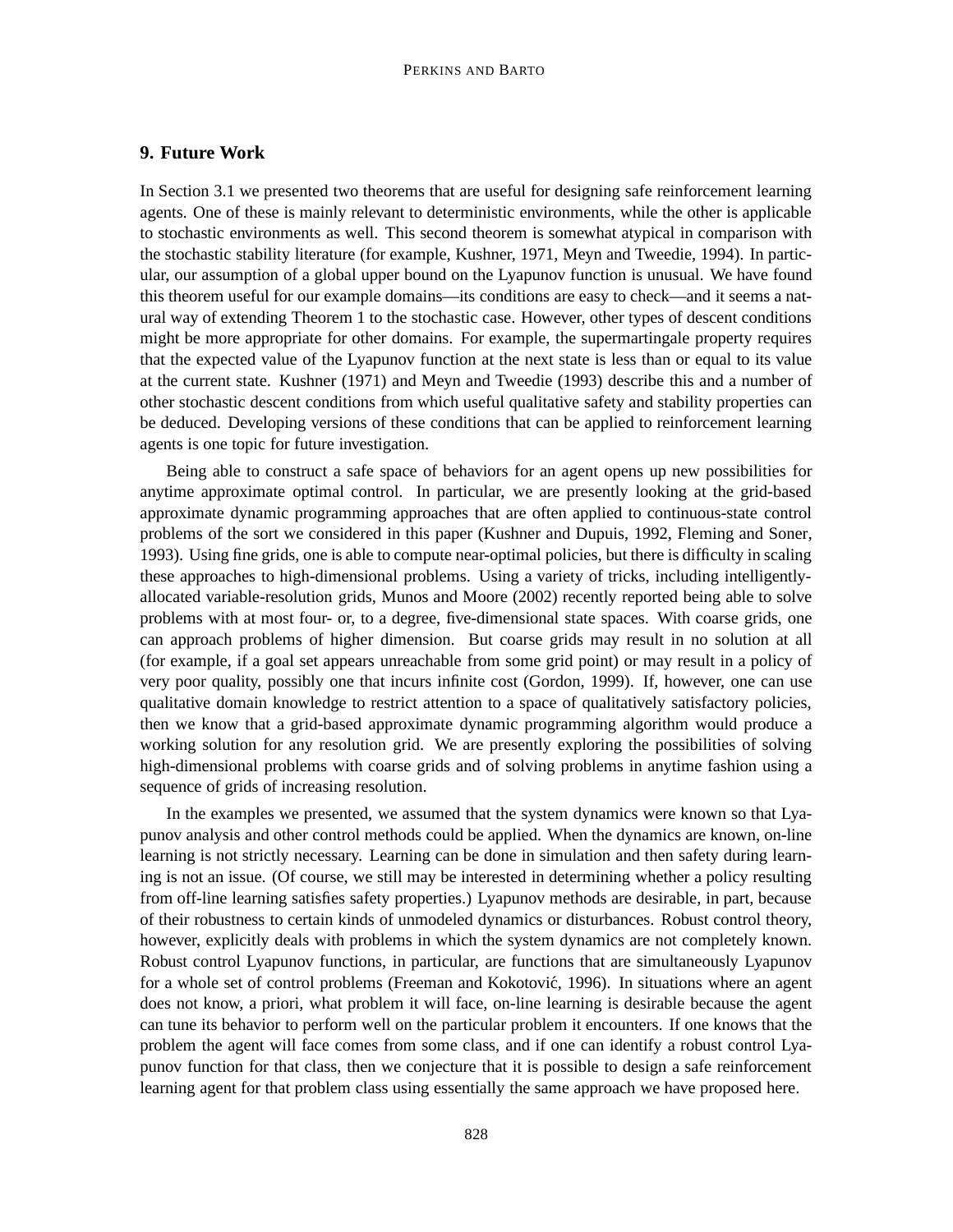# **Acknowledgments**

This work was supported in part by the National Science Foundation under Grant No. ECS-0070102 and ECS-9980062. Any opinions, findings, and conclusions or recommendations expressed in this material are those of the authors and do not necessarily reflect the views of the National Science Foundation. Theodore Perkins was also supported by a graduate fellowship from the University of Massachusetts Amherst. We are greatly indebted to Sascha Engelbrecht, who initiated this line of research while he was a postdoc associated with our laboratory. We also thank Michael Rosenstein, Doina Precup, and Daniel Bernstein for many useful discussions and for reading drafts of this paper and previous papers on this work, and we thank the anonymous reviewers for their feedback on the submitted version of the paper.

## **References**

- D. P. Bertsekas and J. N. Tsitsiklis. *Neuro-Dynamic Programming*. Athena Scientific, Belmont, MA, 1996.
- V. D. Blondel and J. N. Tsitsiklis. A survey of computational complexity results in systems and control. *Automatica*, 36(9):1249–1274, 2000.
- G. Boone. Efficient reinforcement learning: Model-based acrobot control. In *1997 International Conference on Robotics and Automation*, pages 229–234, 1997a.
- G. Boone. Minimum-time control of the acrobot. In *1997 International Conference on Robotics and Automation*, pages 3281–3287, 1997b.
- M. S. Branicky, T. A. Johansen, I. Peterson, and E. Frazzoli. On-line techniques for behavioral programming. In *Proceedings of the IEEE Conference on Decision and Control*, 2000.
- C. I. Connolly and R. A. Grupen. The applications of harmonic functions to robotics. *Journal of Robotics Systems*, 10(7):931–946, 1993.
- J. J. Craig. *Introduction to Robotics: Mechanics and Control*. Addison-Wesley, 1989.
- R. H. Crites and A. G. Barto. Elevator group control using multiple reinforcement learning agents. *Machine Learning*, 33:235–262, 1998.
- G. DeJong. Hidden strengths and limitations: An empirical investigation of reinforcement learning. In *Proceedings of the Seventeenth International Conference on Machine Learning*, pages 215– 222. Morgan Kaufmann, 2000.
- W. H. Fleming and H. M. Soner. *Controlled Markov Processes and Viscosity Solutions*. Springer-Verlag, 1993.
- R. A. Freeman and P. V. Kokotović. *Robust Nonlinear Control Design: State-Space and Lyapunov Techniques*. Birkh¨auser, Boston, 1996.
- D. F. Gordon. Asimovian adaptive agents. *Journal of Artificial Intelligence Research*, 13:95–153, 2000.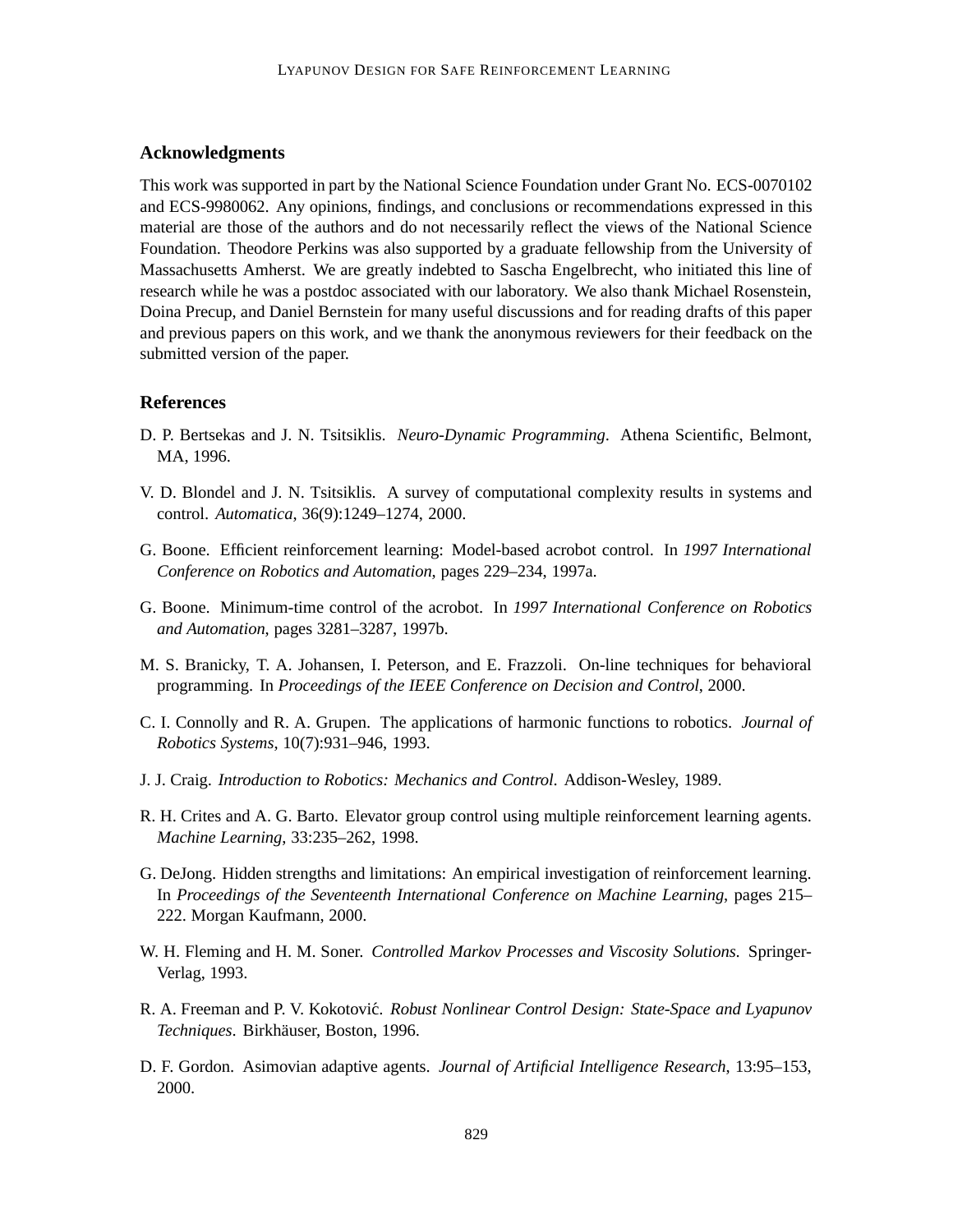- G. Gordon. *Approximate Solutions to Markov Decision Processes*. PhD thesis, Carnegie Mellon University, 1999.
- S. Grossberg and M. A. Cohen. Absolute stability of global pattern formation and parallel memory storage by competitive neural networks. *IEEE Transactions on Systems, Man, and Cybernetics*, 13:815–826, 1983.
- V. Gullapalli. *Reinforcement Learning and its Application to Control*. PhD thesis, University of Massachusetts Amherst, 1992.
- J. Hopfield and D. W. Tank. 'Neural' computation of decisions in optimization problems. *Biological Cybernetics*, 52:141–152, 1985.
- M. Huber and R. A. Grupen. A feedback control structure for on-line learning tasks. *Robots and Autonomous Systems*, 22(2–3):303–315, 1997.
- M. Huber and R. A. Grupen. A control structure for learning locomotion gaits. In *Proceedings of the Seventh International Symposium on Robotic and Applications*, 1998a.
- M. Huber and R. A. Grupen. Learning robot control—using control policies as abstract actions. In *NIPS'98 Workshop: Abstraction and Hierarchy in Reinforcement Learning, Breckenridge, CO*, 1998b.
- R. E. Kalman and J. E. Bertram. Control system analysis and design via the "second method" of Lyapunov I: Continuous-time systems. *Transactions of the ASME: Journal of Basic Engineering*, pages 371–393, 1960a.
- R. E. Kalman and J. E. Bertram. Control system analysis and design via the "second method" of Lyapunov II: Discrete-time systems. *Transactions of the ASME: Journal of Basic Engineering*, pages 394–400, 1960b.
- R. M. Kretchmar. *A Synthesis of Reinforcement Learning and Robust Control Theory*. PhD thesis, Colorado State University, 2000.
- M. Krstić, I. Kanellakopoulos, and P. Kokotović. *Nonlinear and Adaptive Control Design*. John Wiley & Sons, Inc., New York, 1995.
- H. Kushner. *Introduction to Stochastic Control*. Holt, Rinehart and Winston, Inc., New York, 1971.
- H. J. Kushner and P. Dupuis. *Numerical Methods for Stochastic Control Problems in Continuous Time*. Springer-Verlag, 1992.
- W. S. Levine, editor. *The Control Handbook*. CRC Press, Inc., Boca Raton, Florida, 1996.
- S. Meyn and R. Tweedie. *Markov Chains and Stochastic Stability*. Springer-Verlag, New York, 1993.
- R. Munos and A. Moore. Variable resolution discretization in optimal control. *Machine Learning Journal*, 49(2–3):291–323, 2002.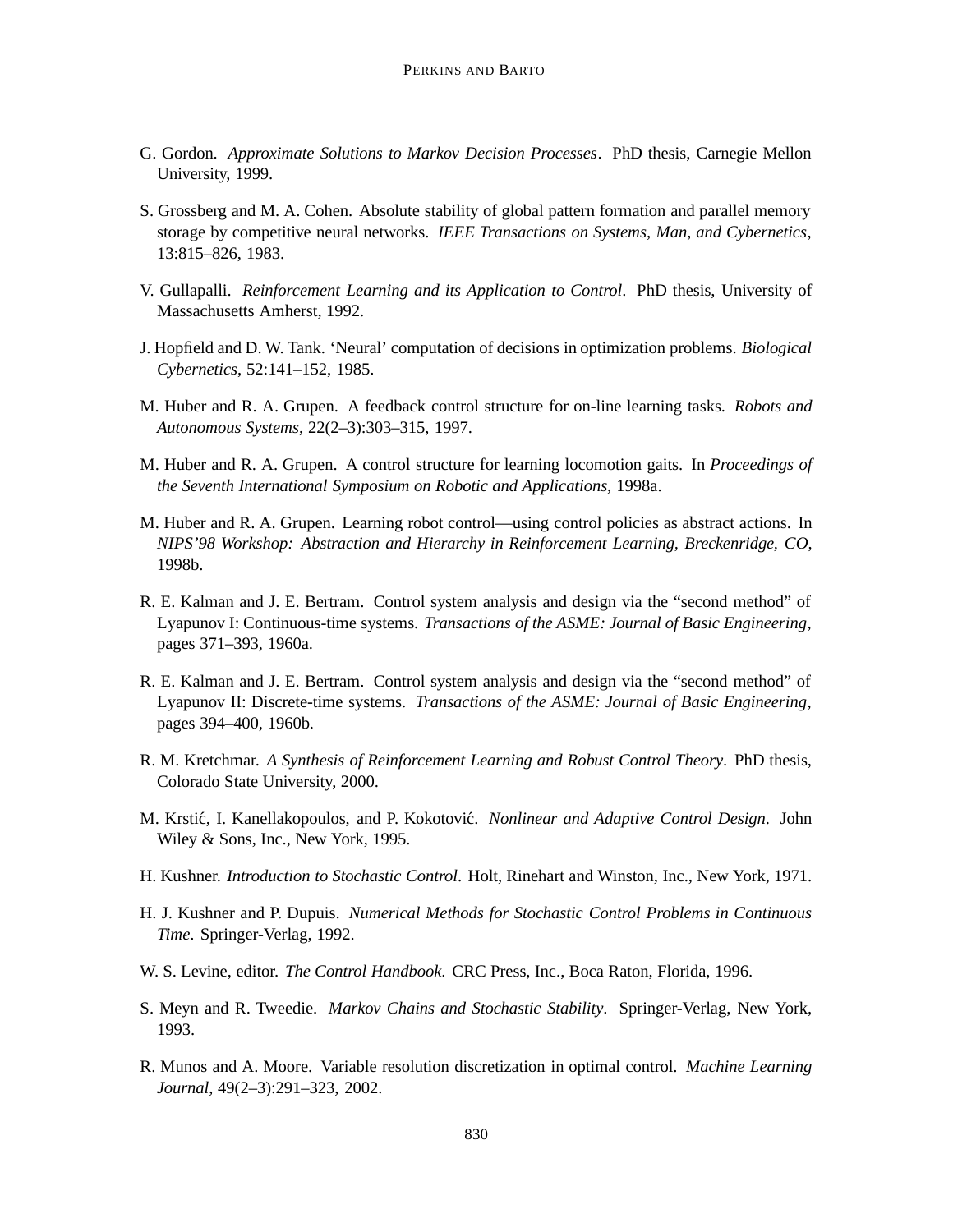- K. S. Narendra, N. O. Oleng', and S. Mukhopadhyay. Decentralized adaptive control. In *Proceedings of the Eleventh Yale Workshop on Adaptive and Learning Systems*, pages 59–68, 2001.
- R. Neuneier and O. Mihatsch. Risk sensitive reinforcement learning. In M. Kearns, S. Solla, and D. Cohn, editors, *Advances in Neural Information Processing Systems 11*, pages 1031–1037, Cambridge, MA, 1999. MIT Press.
- T. J. Perkins. *Lyapunov Methods for Safe Intelligent Agent Design*. PhD thesis, University of Massachusetts Amherst, 2002.
- T. J. Perkins and A. G. Barto. Heuristic search in infinite state spaces guided by Lyapunov analysis. In B. Nebel, editor, *Proceedings of the Seventeenth International Joint Conference on Artificial Intelligence*, pages 242–247, San Francisco, 2001a. Morgan Kaufmann.
- T. J. Perkins and A. G. Barto. Lyapunov-constrained action sets for reinforcement learning. In C. E. Brodley and A. P. Danyluk, editors, *Machine Learning: Proceedings of the Eighteenth International Conference*, pages 409–416, San Francisco, 2001b. Morgan Kaufmann.
- Elon Rimon and Daniel E. Koditschek. Exact robot navigation using artificial potential functions. *IEEE Transactions on Robotics and Automation*, 8(5):501–517, 1992.
- J. G. Schneider. Exploiting model uncertainty estimates for safe dynamic control learning. In M. C. Mozer, M. I. Jordan, and T. Petsche, editors, *Advances in Neural Information Processing Systems 9*, pages 1047–1053, Cambridge, MA, 1997. MIT Press.
- R. Sepulchre, M. Janković, and P. V. Kokotović. *Constructive Nonlinear Control*. Springer-Verlag, 1997.
- S. P. Singh, A. G. Barto, R. Grupen, and C. Connolly. Robust reinforcement learning in motion planning. In J. D. Cowan, G. Tesauro, and J. Alspector, editors, *Advances in Neural Information Processing Systems 6*, pages 655–662, Cambridge, MA, 1994. MIT Press.
- E. D. Sontag. *Mathematical Control Theory: Deterministic Finite Dimensional Systems*. Springer-Verlag, New York, 1990.
- M. W. Spong. The swing up control problem for the acrobot. *Control Systems Magazine*, 15(1): 49–55, 1995.
- R. S. Sutton and A. G. Barto. *Reinforcement Learning: An Introduction*. MIT Press/Bradford Books, Cambridge, Massachusetts, 1998.
- G. Tesauro. Temporal difference learning and TD-gammon. *Communications of the ACM*, 38(3), 1995.
- G. J. Tesauro. TD-Gammon, a self-teaching backgammon program, achieves master-level play. *Neural Computation*, 6(2):215–219, 1994.
- J. N. Tsitsiklis and B. Van Roy. Optimal stopping of markov processes: Hilbert space theory, approximation algorithms, and an application to pricing high-dimensional financial derivatives. *IEEE Transactions on Automatic Control*, 44(10):1840–1851, 1999.